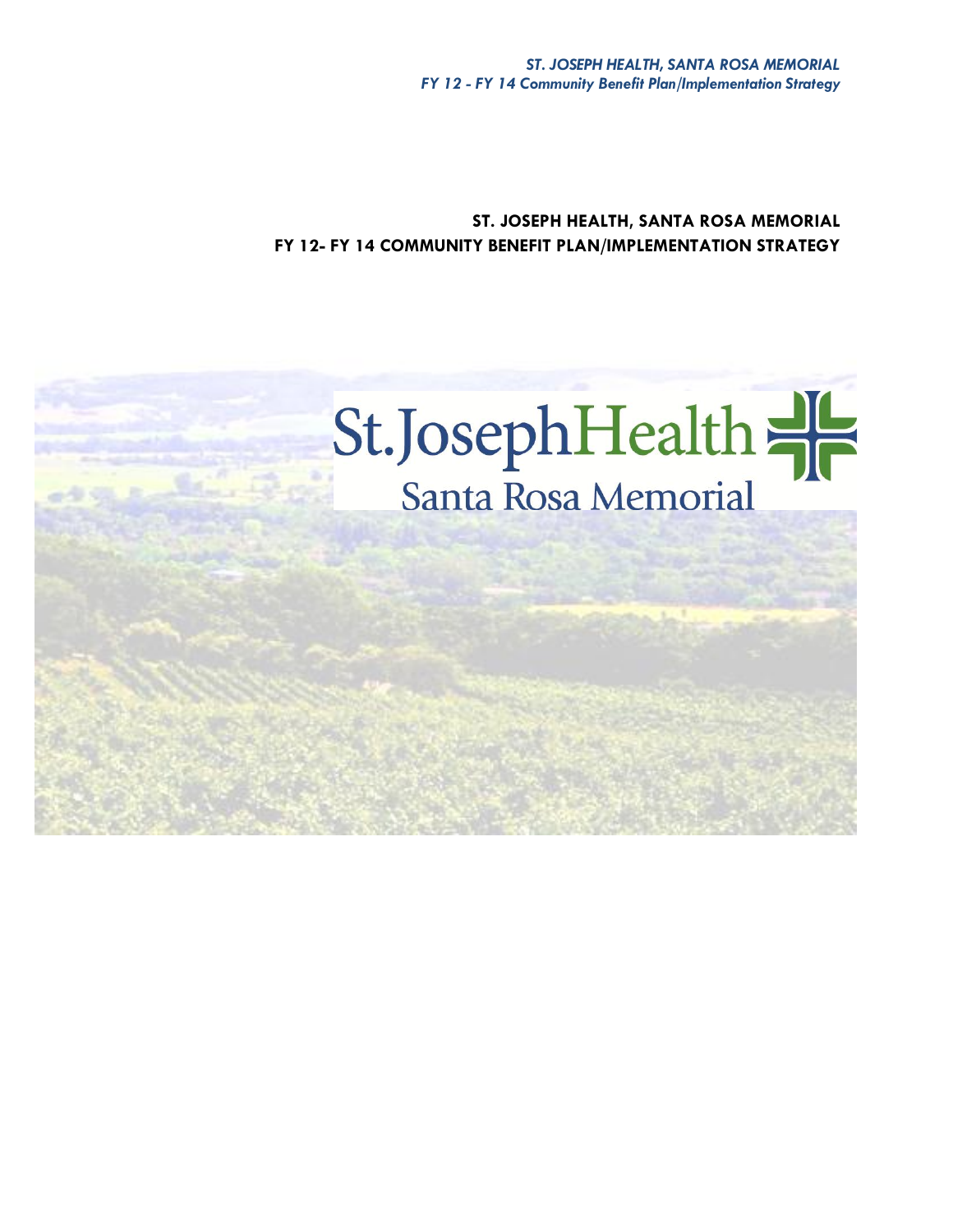# *ST. JOSEPH HEALTH, SANTA ROSA MEMORIAL FY 12 - FY 14 Community Benefit Plan/ Implementation Strategy*

| <b>TABLE OF CONTENTS</b>                                                 |  |
|--------------------------------------------------------------------------|--|
|                                                                          |  |
|                                                                          |  |
|                                                                          |  |
|                                                                          |  |
|                                                                          |  |
|                                                                          |  |
|                                                                          |  |
|                                                                          |  |
|                                                                          |  |
| Summary of Community Needs and Assets Assessment Process and Results  10 |  |
|                                                                          |  |
|                                                                          |  |
|                                                                          |  |
|                                                                          |  |
| Addressing the Needs of the Community:                                   |  |
|                                                                          |  |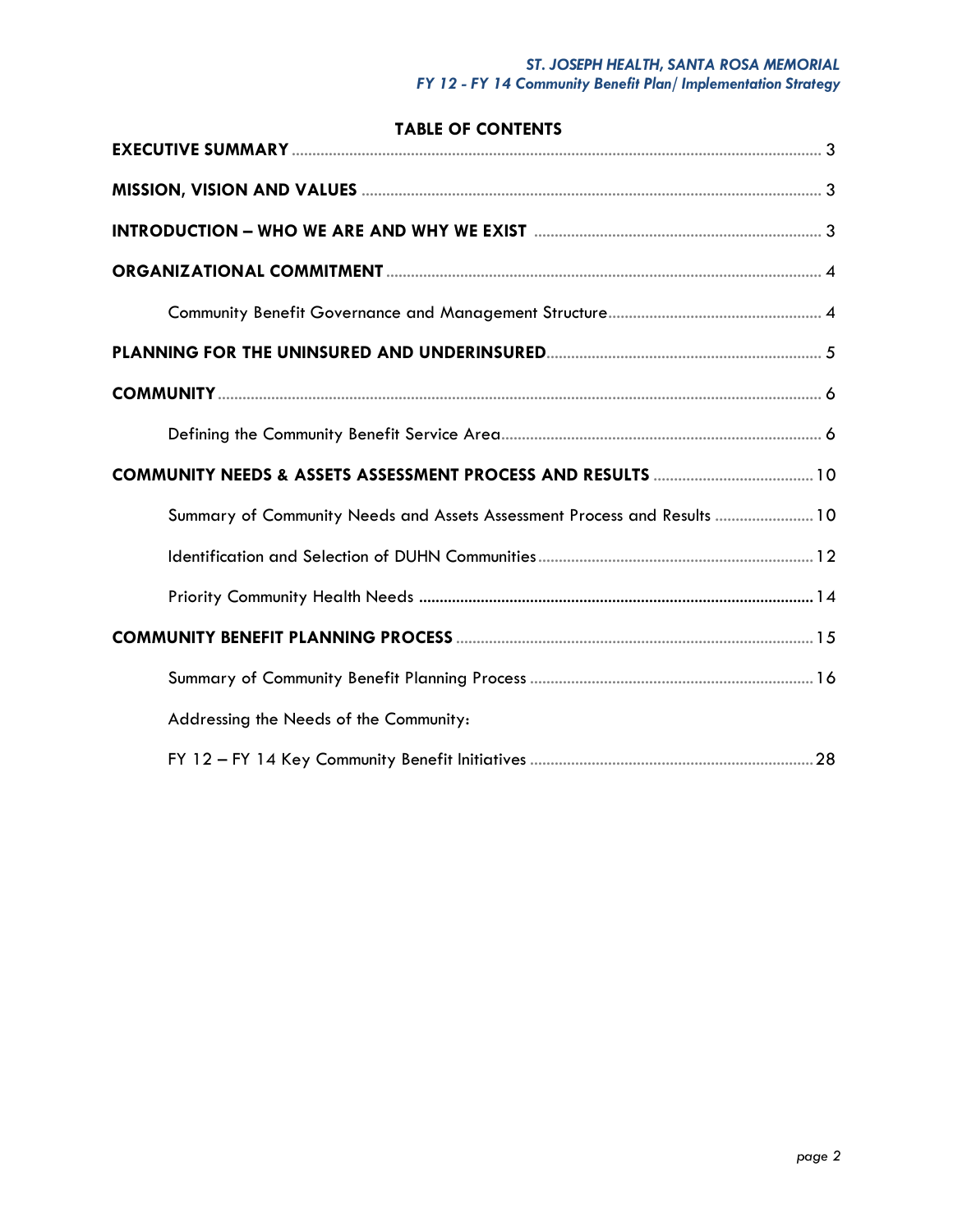# **EXECUTIVE SUMMARY**

# **MISSION, VISION AND VALUES**

### *Our Mission*

*To extend the healing ministry of Jesus in the tradition of the Sisters of St. Joseph of Orange by continually improving the health and quality of life of people in the communities we serve. Our Vision*

*We bring people together to provide compassionate care, promote health improvement and create healthy communities.* 

### *Our Values*

*The four core values of St. Joseph Health -- Service, Excellence, Dignity and Justice -- are the guiding principles for all we do, shaping our interactions with those whom we are privileged to serve.*

### **INTRODUCTION – WHO WE ARE AND WHY WE EXIST**

St. Joseph Health -Sonoma County (SJH-SC), founded by the Sisters of St. Joseph of Orange, has been serving the healthcare needs of families in the community for more than 50 years. During this time, its mission has remained the same: to continually improve the health and quality of life of people in the communities served. Part of a statewide network of hospitals and clinics known as St. Joseph Health (SJH), SJH-SC operates two hospitals, urgent care and community clinics, hospice, home health services, and other facilities for treating the healthcare needs of the community in Sonoma County and the region. Its core facilities are Petaluma Valley Hospital, an 80-bed acute care hospital, and Santa Rosa Memorial Hospital, a full service 289-bed acute care hospital that includes a Level II trauma center for the coastal region from San Francisco to the Oregon border.

As a values based organization, St. Joseph Health has a long-standing commitment to the communities it serves. SJHS works under the premise of "Value Standards." SJH' Value Standard Seven: Community Benefit states, "We commit resources to improving the quality of life in the communities we serve, with special emphasis on the needs of the poor and underserved." Ten percent of the net income is dedicated to community benefit. In Sonoma County, SJHS-SC's Community Benefit Department integrates actions through Strategic Elements that address the political, social, behavioral and physiological determinants of health: Healthy Communities, Community Health and Advocacy. The primary strategies employed to address community needs are community capacity building, improving health outcomes for vulnerable populations and reducing social isolation of special populations.

Community Benefit programs and clinics include: Neighborhood Care Staff community organizing program, Agents of Change Training in Our Neighborhoods leadership training, Circle of Sisters after-school program, St. Joseph Mobile Health Clinic, House Calls/Home Sweet Home,

*Promotores de Salud* health promotion program, St. Joseph Dental Clinic, *Cultivando la Salud* Mobile Dental Clinic and, Mighty Mouth dental disease prevention program.

St. Joseph Health, Santa Rosa Memorial anticipates the strategies may change and therefore, a flexible approach is best suited for the development of its response to the St. Joseph Health, Santa Rosa Memorial CHNA. For example, certain community health needs may become more pronounced and require changes to the initiatives identified by the St. Joseph Health, Santa Rosa Memorial Hospital in the CB Plan/Implementation Strategy.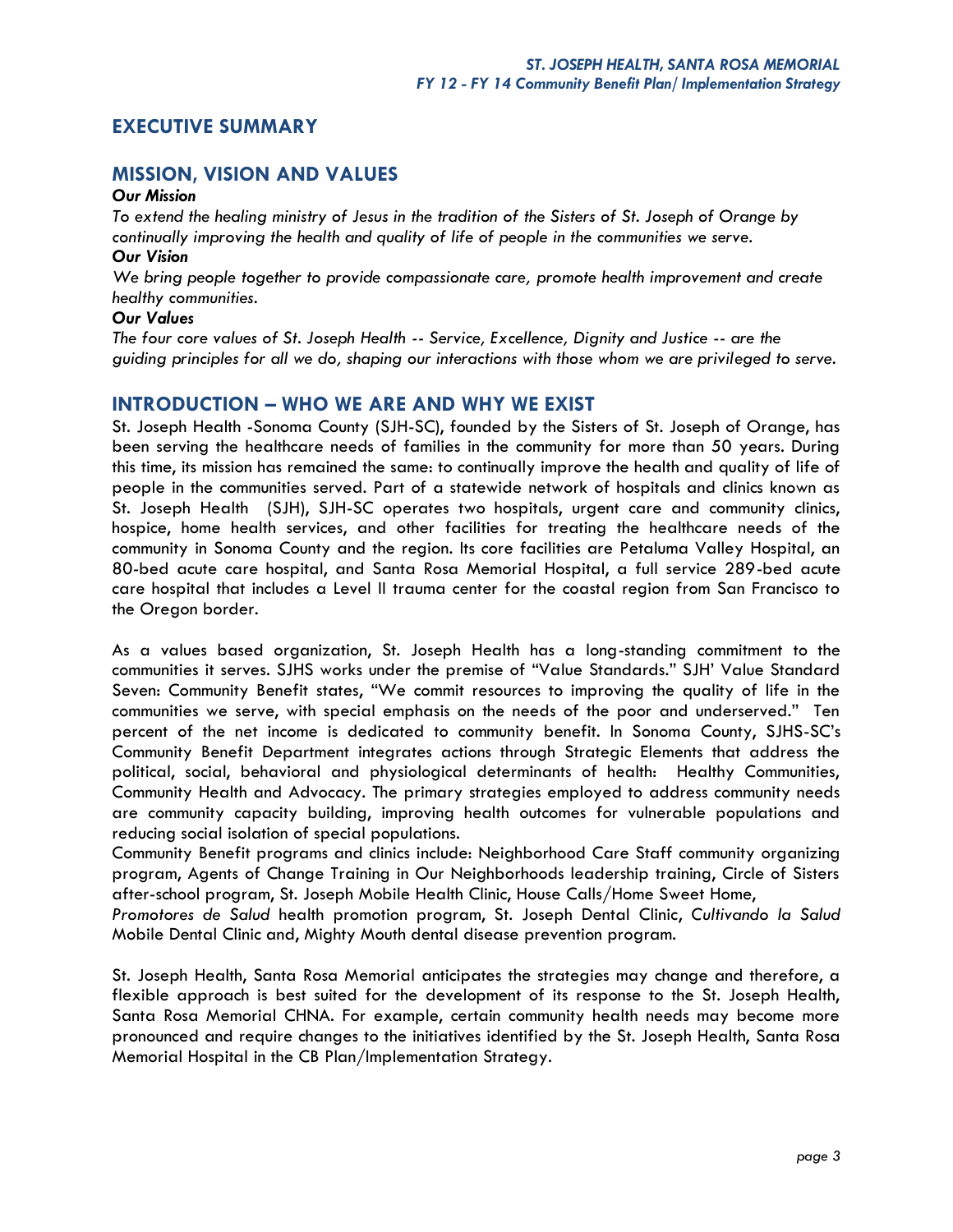# **ORGANIZATIONAL COMMITMENT**

### **Community Benefit Governance and Management Structure**

The trustees, executive management, physicians, employees of SJHS-SC and surrounding community are all involved in providing on-going feedback/monitoring and informing the direction of policies and programmatic content of community benefit activities. In addition, community benefit plans, processes and programs reflect both the SJH strategic and entity goals and objectives. In the section of this strategic plan included under "Community Outreach and Social Change" the following goals are listed which are reflected throughout our community benefit programming:

- **Increasing cultural and linguistic competency of all services and programs.**
- Strengthening the continuum of care within the community, in collaboration with community partners.
- Enhancing community access to specialty care by building or expanding relationships with community health centers and district hospitals.
- **Continuing to provide mobile health and dental services.**
- Advocating for health care programs and services that respond to identified community health care needs, specifically advocating for mental health and for expanded access and healthcare reform.
- Developing a countywide indigent care approach that engages all providers and increases access to care.
- Engaging the community to be involved in health and or quality of life issues.

The St. Joseph Health- Sonoma County demonstrates organizational commitment to the community benefit process through the allocation of staff, financial resources, participation and collaboration. The Area Vice President of Mission Integration is responsible for coordinating implementation of Senate Bill 697 provisions as well as the opportunities for Executive Management Team, physicians and other staff to participate in planning and carrying out the Community Benefit Plan.

The Community Benefit Committee is a joint committee of the Boards of Trustees of Santa Rosa Memorial and Petaluma Valley Hospitals (SJHS-SC entities), and supports these boards in overseeing community benefit activities in accordance with its Board approved charter. The Committee consists of at least three members of the Boards of Trustees and has a majority of members from the community who have knowledge or experience with populations with disproportionate unmet health needs in the communities served. During FY 11, members of the SJHS-SC Executive Management Team and Trustees of both Santa Rosa Memorial and Petaluma Valley Hospitals made site visits out in the communities to see the Community Benefit clinics and programs in action, and to speak with some of those being served.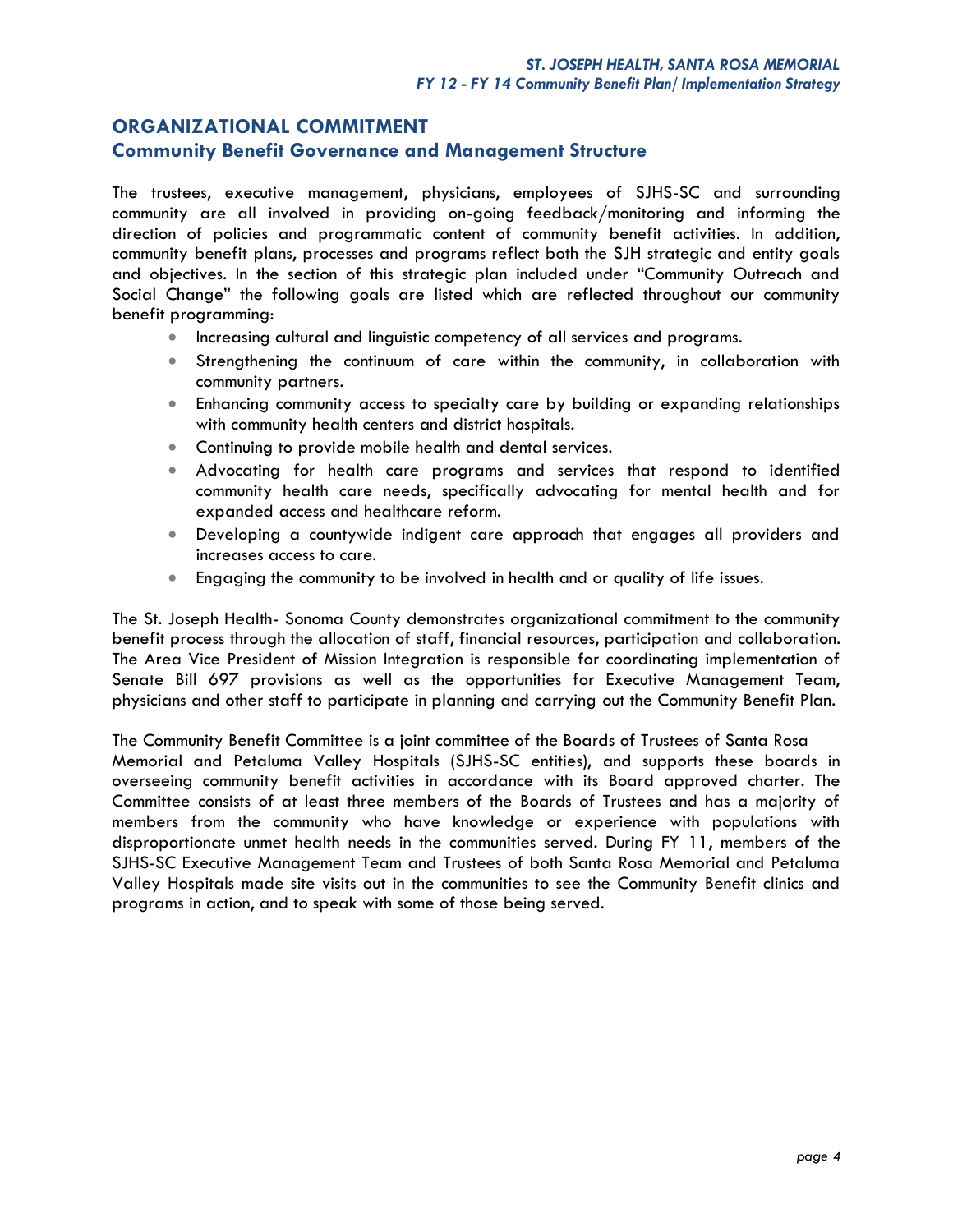# **PLANNING FOR THE UNINSURED AND UNDERINSURED**

St. Joseph Health (SJH) hospitals serve all persons in the communities where we are located. We aspire to reflect the healing ministry of Jesus by providing health services with the upmost dignity and compassion for each patient and family in our care. In a confidential and caring environment patients in need are provided financial assistance to pay their SJHS hospital bills and, in turn, to ensure access to needed healthcare as an essential element of fulfilling their human dignity and ability to live more healed, more whole, and more able to contribute to the common good.

We believe that as a Catholic health service organization, SJH has a social responsibility and moral obligation to make quality health services accessible to the medically poor. We further believe all persons have a right to an adequate level of health care and that the provision of health care for those who require it is an obligation of justice as well as charity or mercy (A Vision of Value, 1986, Rev. 1991).

Standard Seven of the Values Standards and Key Indicators (2001) states: St. Joseph Health commits resources to improving the quality of life in the communities we serve, with special emphasis on the needs of the poor and under-served. Each SJHS hospital will demonstrate a commitment to Charity Care and will report the monetary value of such care according to the St. Joseph Health Financial Assistance Policy.

### **Patient Financial Assistance Program**

Our mission is to provide quality care to all our patients, regardless of ability to pay. We believe that no one should delay seeking needed medical care because they lack health insurance. That is why St. Joseph Health has a Patient Financial Assistance Program that provides free or discounted services to eligible patients.

### **C0MMUNITY:**

Sonoma County is located north of the San Francisco Bay area and is the southwestern most county of California's wine region

The county is 1,575.88 sq. mi. and the physical geography represents a balance of redwood forests, viticulture and orchards. Nearly 62% of the land is agricultural with 250+ wineries in 11 distinct and two shared federally designated American Viticulture Areas. The population density is 307.1 persons per sq. mi. well above the state average of 238.9. Figure 1 is a visual representation of St. Joseph Health Santa Rosa (to the North) and St. Joseph Health, Petaluma Valley (to the South).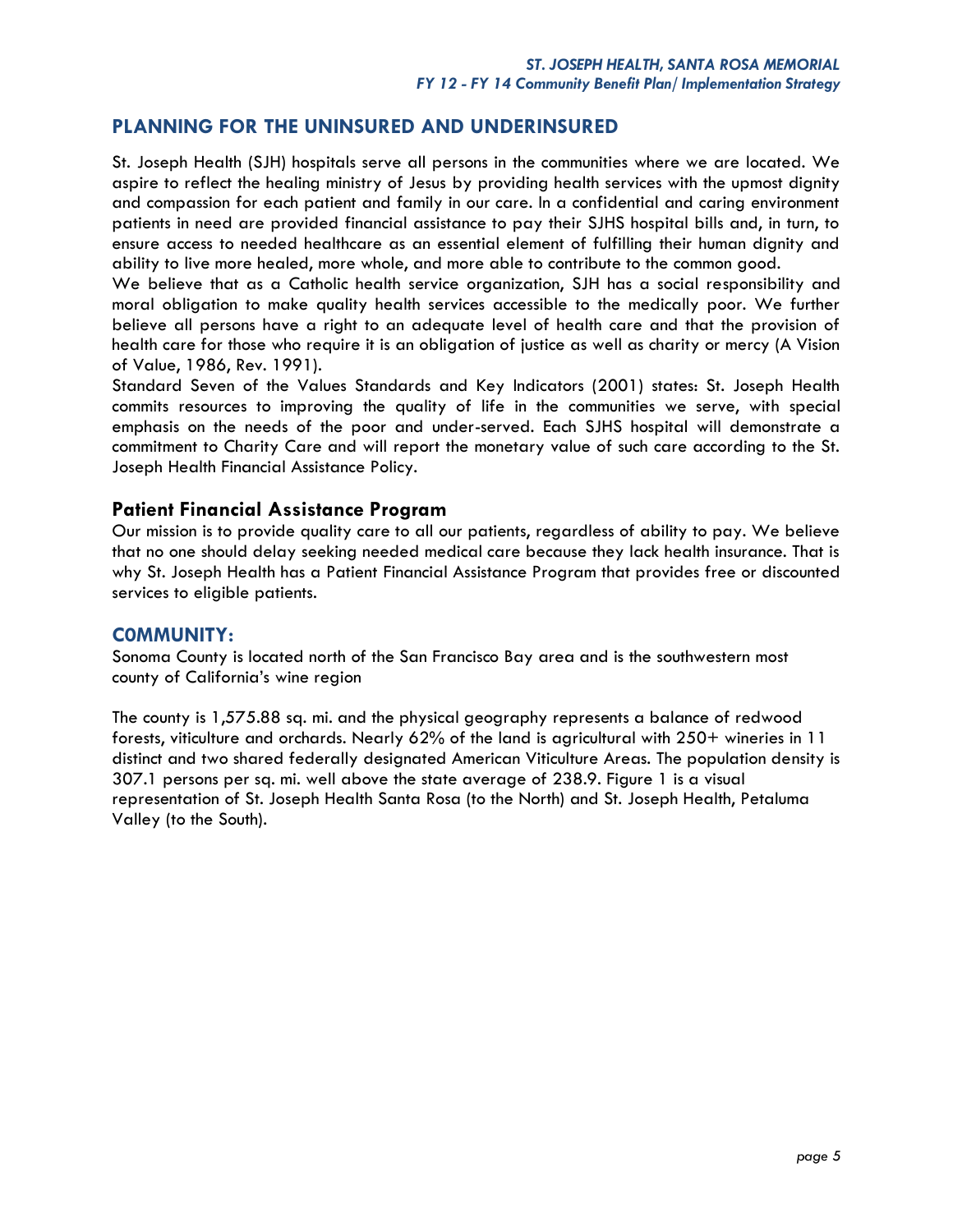**Figure 1. St. Joseph Health, Santa Rosa Memorial and St. Joseph Health, Petaluma Valley**



# **DEFINITION OF THE COMMUNITY BENEFIT SERVICE AREA**

In 2005 Dignity Health, in partnership with Thomson Reuters, pioneered the nation's first standardized Community Need Index (CNI). The CNI identifies the severity of health disparity for every zip code in the United States and demonstrates the link between community need, access to care, and preventable hospitalizations. The ability to pinpoint neighborhoods with significant barriers to health care access is an important advancement for public health advocates and care providers.

The CNI aggregates five socioeconomic indicators that contribute to health disparity (also known as barriers).

Barriers

- 1. Income: elder poverty, child poverty and single parent poverty
- 2. Culture: non Caucasian Limited English
- 3. Education: without HS diploma
- 4. Insurance: unemployed and uninsured
- 5. Housing: renting percentage

CNI demonstrated need at the zip code level where each zip code is assigned a score from 1 (low need) to 5 (high need) for each barrier. For barriers with more than one measure, the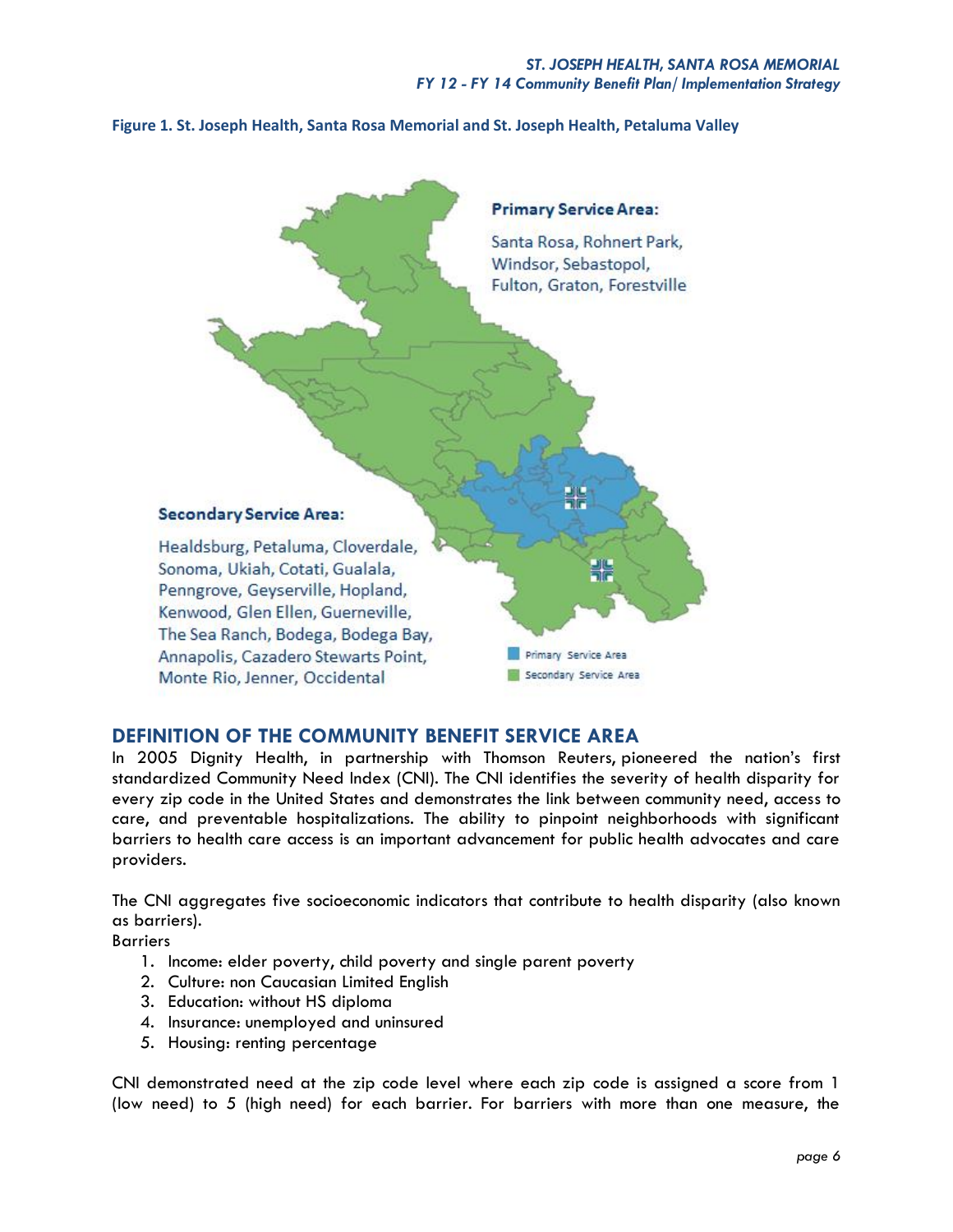average is used as the barrier score. Once each zip code is assigned a score from 1 to 5 for each of the five barriers, the average score is calculated to yield the CNI.

While there are pockets of significant unmet need throughout the area, the map of the SJH-SC Community Benefit service area notes the largest "hot spots" of need: northern Sonoma County, South Santa Rosa, unincorporated Sonoma Valley and Guerneville. Within the county, there are also small pockets of high need among vulnerable populations, such as seniors, agricultural workers, children, and workers in the unformal sector of the local economy living in asset-poor neighborhoods. The hospital's primary Community Benefit service area is slightly broader than this, and includes the communities and unincorporated surrounding areas of Petaluma, Rohnert Park, Cotati, portions of Santa Rosa, the Sonoma Valley, Fulton, Windsor, and Guerneville. Its secondary area includes all the rest of Sonoma County.

| <b>MINISTRY</b>     | <b>City</b>              | Zip code | <b>Community</b><br><b>Benefit Service</b> | <b>Description of criterion used</b><br>to determine ministry CB-SA |
|---------------------|--------------------------|----------|--------------------------------------------|---------------------------------------------------------------------|
|                     |                          |          | Area                                       | <b>Primary Service Area and</b>                                     |
|                     |                          |          |                                            | <b>Secondary Service Area</b>                                       |
| SJH, Santa Rosa     | Penngrove                | 94951    | Secondary                                  | Concentration of:                                                   |
| <b>Memorial and</b> | Petaluma                 | 94952    | Primary                                    | low-income residents;                                               |
| SJH, Petaluma       |                          | 94954    | Primary                                    | Latino residents; or                                                |
| Valley              | Cotati                   | 94931    | Primary                                    |                                                                     |
|                     | <b>Rohnert Park</b>      | 94928    | Primary                                    | immigrant residents;                                                |
|                     | <b>Santa Rosa</b>        | 95401    | Primary                                    | asset-poor                                                          |
|                     |                          | 95403    | Secondary                                  | neighborhood.                                                       |
|                     |                          | 95404    | Primary                                    |                                                                     |
|                     |                          | 95405    | Secondary                                  |                                                                     |
|                     |                          | 95407    | Primary                                    |                                                                     |
|                     |                          | 95409    | Secondary                                  |                                                                     |
|                     | Fulton                   | 95439    | Primary                                    |                                                                     |
|                     | Kenwood                  | 95452    | Secondary                                  |                                                                     |
|                     | Glen Ellen               | 95442    | Secondary                                  |                                                                     |
|                     | Vineburg                 | 95487    | Secondary                                  |                                                                     |
|                     | <b>Boyes Hot Springs</b> | 95416    | Primary                                    |                                                                     |
|                     | <b>Eldridge</b>          | 95431    | Primary                                    |                                                                     |
|                     | <b>El Verano</b>         | 95433    | Primary                                    |                                                                     |
|                     | <b>Schellville</b>       | 95476    | Primary                                    |                                                                     |
|                     | Graton                   | 95444    | Primary                                    |                                                                     |
|                     | Guerneville              | 95446    | Primary                                    |                                                                     |
|                     | Windsor                  | 95492    | Primary                                    |                                                                     |
|                     | Sebastopol               | 95472    | Secondary                                  |                                                                     |
|                     | Forestville              | 95436    | Secondary                                  |                                                                     |
|                     | Bodega                   | 94922    | Secondary                                  |                                                                     |
|                     | Bodega Bay               | 94923    | Secondary                                  |                                                                     |
|                     | Occidental               | 95465    | Secondary                                  |                                                                     |
|                     | <b>Duncans Mills</b>     | 95430    | Secondary                                  |                                                                     |
|                     | Villa Grande             | 95486    | Secondary                                  |                                                                     |
|                     | Monte Rio                | 95462    | Secondary                                  |                                                                     |
|                     | Camp Meeker              | 95419    | Secondary                                  |                                                                     |
|                     | Rio Nido                 | 95471    | Secondary                                  |                                                                     |
|                     | Healdsburg               | 95448    | Secondary                                  |                                                                     |
|                     | Cloverdale               | 95425    | Secondary                                  |                                                                     |
|                     | Annapolis                | 95412    | Secondary                                  |                                                                     |
|                     | Geyserville              | 95441    | Secondary                                  |                                                                     |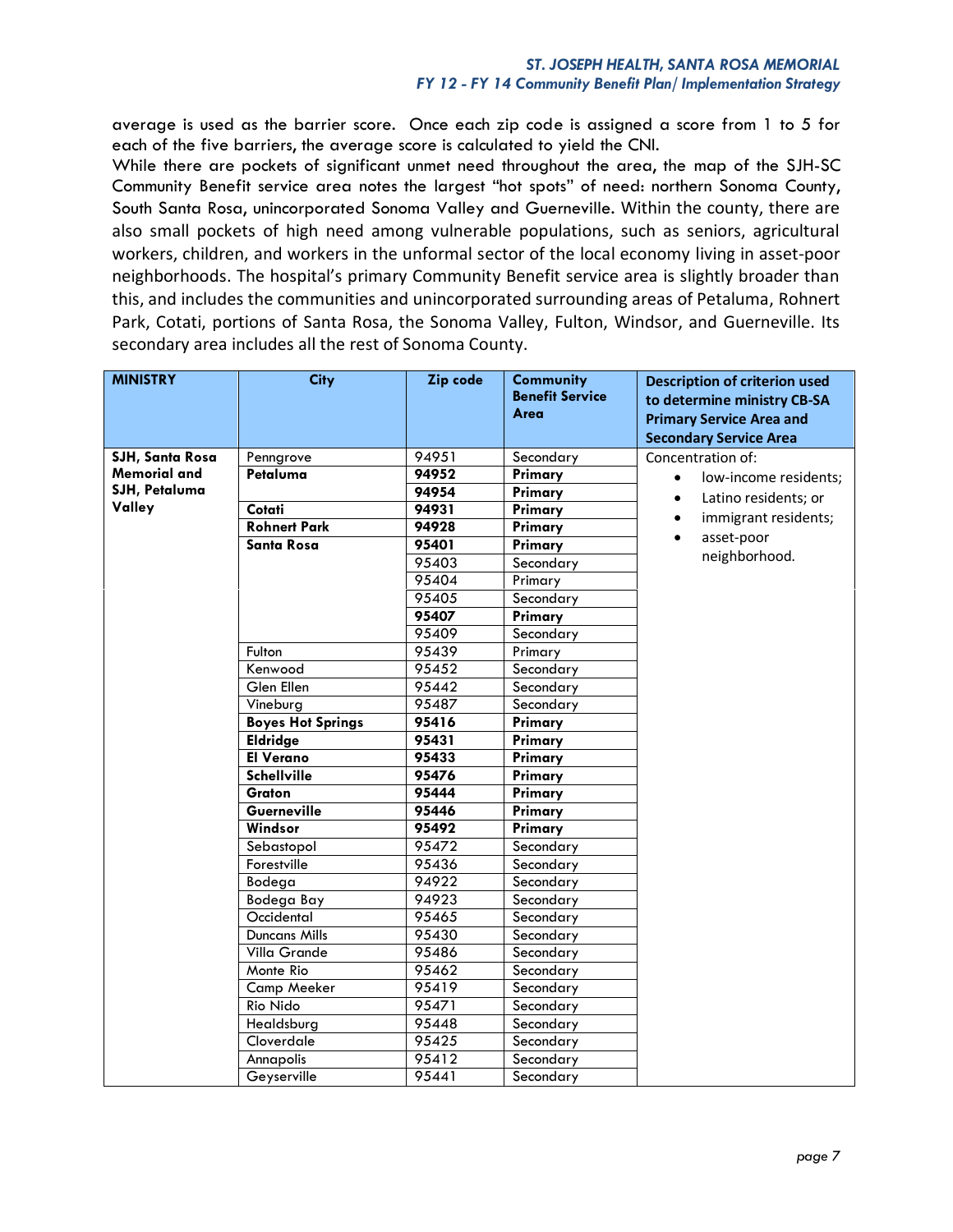

Source: Community Need Index, Catholic Healthcare West, 2011

Prepared by the St. Joseph Health System Community Health Department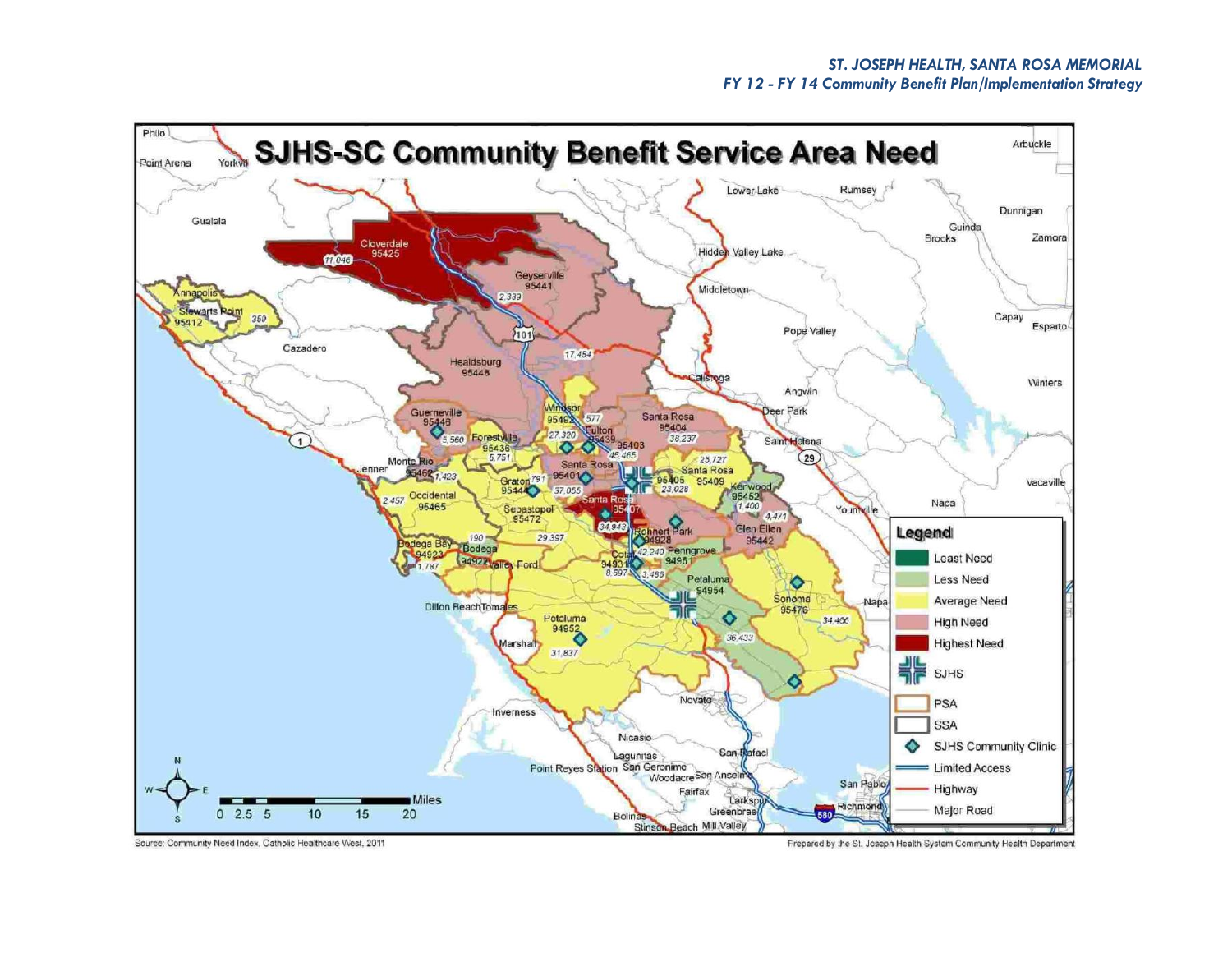# **COMMUNITY NEEDS & ASSETS ASSESSMENT PROCESS AND RESULTS Summary of Community Needs and Assets Assessment Process and Results**

The Sonoma County Health Alliance was formed in 2000 with the goal of improving the health of Sonoma County through collaboration among the many health systems and providers in the County. The Alliance formed a Community Health Improvement subcommittee to foster community health improvement through collaborative planning, investment and action, with participation from Sutter Medical Center of Santa Rosa, St. Joseph Health– Sonoma County, Kaiser Permanente Medical Center – Santa Rosa and the Sonoma County Department of Health Services. Key experts in priority health areas were engaged and consulted on an ongoing basis and when the assessment was completed, invited to participate in discussions around further opportunities to collaborate on identified issues. Steering committee members interviewed and met with the groups and individuals who are listed in the Acknowledgements at the beginning of the Needs Assessment Report. A presentation was also made to the County Board of Supervisors, as well as Santa Rosa City Council members and the City Manager.

The Needs Assessment 2011 was a collaborative effort by Sutter, SJHS-SC, Kaiser Permanente and the Sonoma County Department of Health Services to spotlight the health, well-being and future of the children of Sonoma County. Since 2001, these partners have joined forces in their needs assessments to address significant community health issues. This report continues to draw attention to children's health issues, focusing on four areas: dental health; maintaining a healthy weight through nutrition and physical activity; avoiding alcohol and drugs; and ensuring that babies are born drug free. This needs assessment takes a close look at progress toward improvements in health through initiatives, innovation and community collaboration and continues to search out "Windows of Opportunity" to prevent serious children's health problems and to bring the community together to envision and realize a "Lifetime of Health" for our children.

The Needs Assessment points to and acknowledges the good work of the many important efforts underway throughout the county to address child health: Health Action, the Community Activity and Nutrition-Coalition (CAN-C), First 5 Sonoma County, Healthy Eating, Active Living (HEAL), The Sonoma County Oral Health Access Coalition, The Pediatric Dental Initiative, and Drug Free Babies among others. These are spotlighted to provide an opportunity for those in the community who want to support this work to do so. It takes commitment from individuals and organizations, adding their resources and strength to these local efforts, to be successful in making critical shifts in children's health in our community.

Data used to support the findings that led to the priority health issues discussed in the needs assessment include local, regional, and national surveillance and epidemiological data in the areas of oral health, substance abuse and obesity and nutrition. Secondary level quantitative data include large-scale state, county and other regional level surveys, U.S. Census data, and other demographic data.

### **Summary of Key Findings**

**Children's Oral Health.** Dental disease is completely preventable and yet the most recent local survey found that almost half of Sonoma County's kindergartners and about 60% of its third graders have already experienced tooth decay, and over 16% of them have untreated decay. For many children, poor oral health is a painful ongoing problem, increasing their chances of falling behind in school and social development, and suffering painful bouts of toothache and infection. Research in Sonoma County shows that low-income children suffer the most tooth decay. With a focus on prevention and more access to care, all Sonoma County children can experience optimum oral health.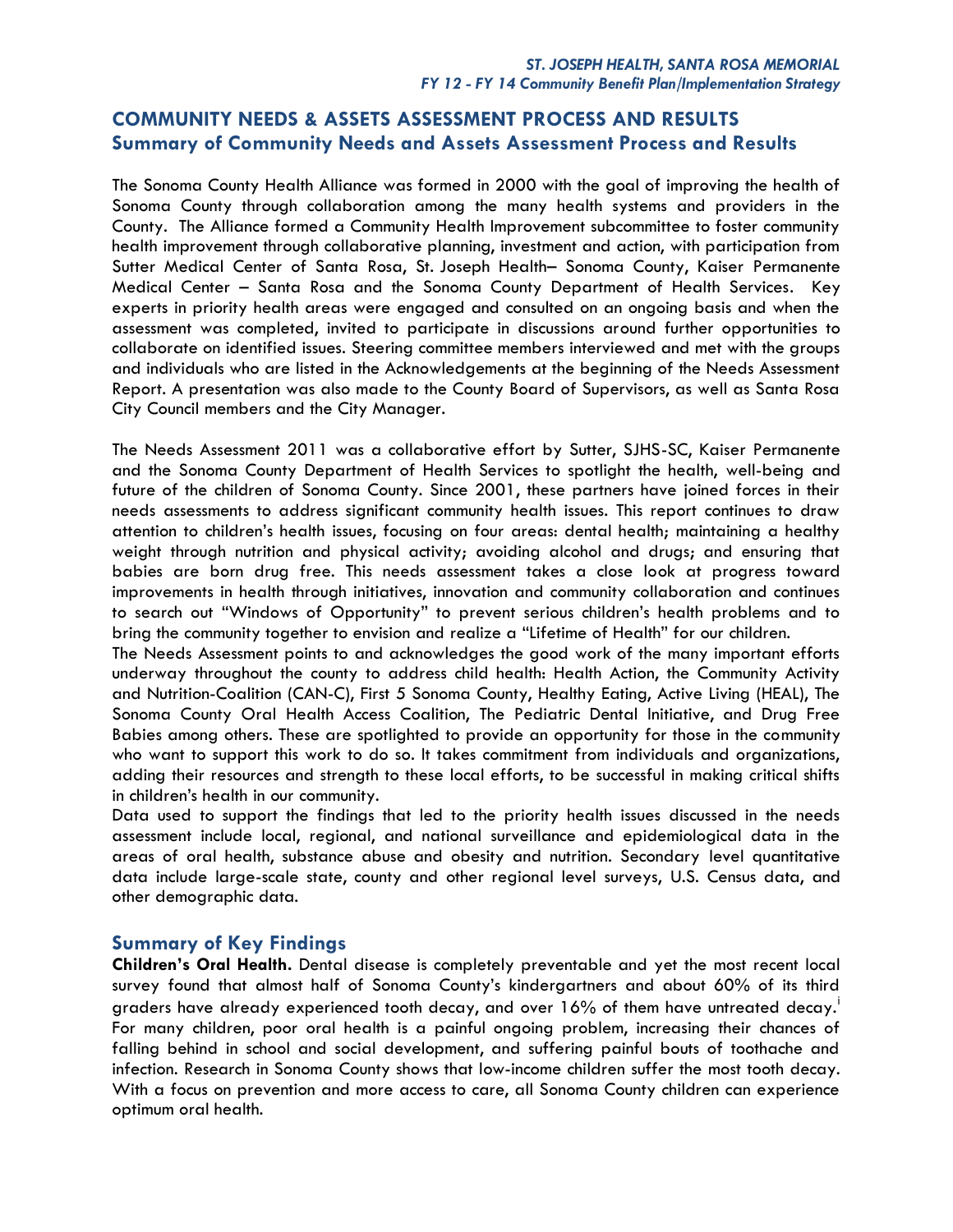### *Key Findings - Children's Oral Health*

- Tooth decay is rampant among Sonoma County children.
- Untreated decay is a serious problem for Sonoma County children, especially for lowincome children and Hispanic children.
- Sonoma County is making progress in expanding dental coverage for children.
- Children's insurance programs in Sonoma County do not provide equivalent coverage.
- Children who depend on public health insurance experience major barriers to receiving dental care.
- Children are not receiving urgent care for serious conditions such as Early Childhood Caries.
- Children are not receiving needed preventive dental visits.
- Children are not receiving protective dental sealants in sufficient numbers.
- Sonoma County children do not have access to fluoridated drinking water.
- Education for parents and children is essential to good oral health.

St. Joseph Health– Sonoma County has developed a highly focused oral health system of care to respond to this need, including the St. Joseph Dental Clinic, "Cultivando la Salud" Mobile Dental Clinic, and Mighty Mouth Dental Disease Prevention Program. Together, these programs are implementing a special project focused on decreasing dental disease in children ages 0-5, which includes education, prevention, and treatment services. This endeavor is distinct from other SJHS-SC community health efforts in that it exclusively engages the oral health programs rather than the more comprehensive initiatives that involve all its Community Benefit clinics and programs. For this reason, SJHS-SC has chosen to continue this important response to the unmet oral health needs of Sonoma County's vulnerable children and their families apart from this current plan; which is inclusive of the more comprehensive organizational-wide initiatives.

**Childhood Obesity, Nutrition and Fitness.** Childhood overweight is an urgent health crisis with no easy solution. Preventing childhood overweight is a collective responsibility requiring individual, family, community, health care, business, and governmental commitments to focus on this critical health issue. Access to affordable and healthy foods, local and safe parks and play spaces, addressing sedentary behavior and promoting physical fitness, all make a difference.

### *Key Findings - Childhood Obesity, Nutrition and Fitness*

- Low-income children in Sonoma County are at highest risk for overweight and obesity.
- Higher rates of overweight and obesity are reported among Hispanic children 5-19.
- Sonoma County youth are not consuming the five daily recommended servings of fruits and vegetables.
- Many students are not meeting basic fitness standards.
- Anemia is prevalent among low-income children.
- Food insecurity is linked to overweight in Sonoma County.
- Infrastructure, policy and housing contribute to overweight and obesity in Sonoma County.
- Schools must be part of the solution to solving overweight and obesity.

**Youth Alcohol, Tobacco and Other Drug Use.** Alcohol, tobacco and other drug use among Sonoma County youth is a major public health concern. The dangers of such use are extensive, pervasive and lasting for teens and yet the social pressures for teens to drink and use drugs are enormous. Community factors such as permissive attitudes and behaviors, and access from commercial and social sources play a huge role in contributing to underage drinking and drug use.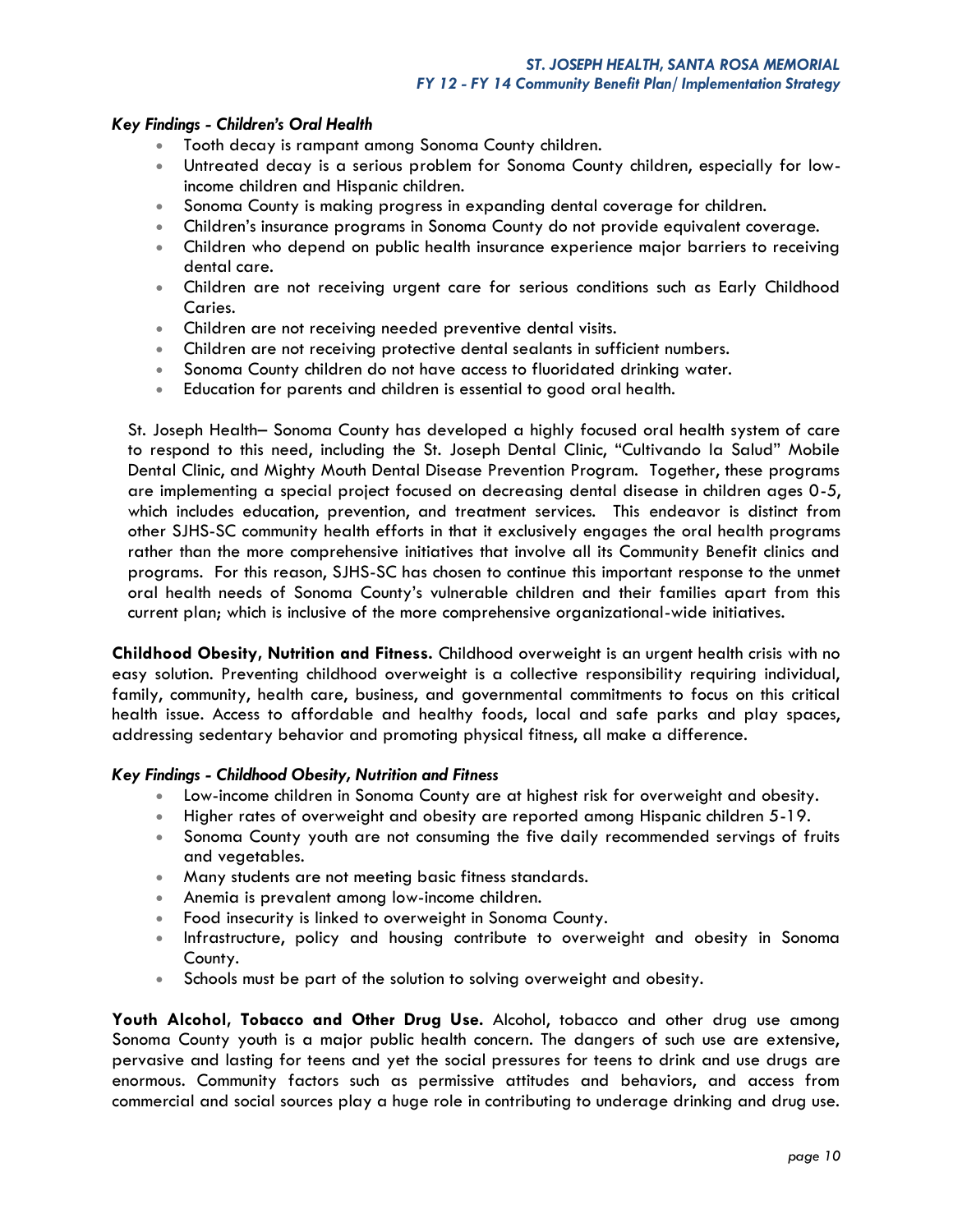### *Key Findings - Youth Alcohol, Tobacco and Other Drug Use.*

- Community norms and availability affect alcohol use in Sonoma County.
- Alcohol is the leading drug used by Sonoma County youth.
- Sonoma County students of alternative schools show significantly higher rates of alcohol, other drug and tobacco use then peers in comprehensive schools.
- More young people reported using marijuana than tobacco in the past 30 days.
- Tobacco use increases with age.
- Methamphetamine is a serious problem for some Sonoma County youth.
- Sonoma County teens continue to have high rates of binge drinking.
- Motor vehicle crashes are the leading cause of death among teenagers. Alcohol use is a major contributor.
- Prescription drug abuse has been identified as a growing problem in Sonoma County.
- Sonoma County needs more AOD treatment programs for youth.

**Perinatal Alcohol, Tobacco and Other Drug Use.** Women want to do the best they can for their babies. But through lack of knowledge or because of dependence or abuse, many women expose the fetuses they carry to alcohol and other drugs. Pregnancy is a unique time when women, even habitual ATOD users, are open to making changes in their lives for the sake of their future children. Remarkable progress is being made in Sonoma County to reach ATOD using pregnant women and help them eliminate substance abuse and find treatment.

### *Key Findings - Perinatal Alcohol, Tobacco and Other Drug Use.*

- Illicit drug use by pregnant women in Sonoma County is a major problem.
- Tobacco is the most frequently used substance by pregnant women.
- Alcohol is the second most frequently used substance by pregnant women in Sonoma County.
	- Marijuana is the drug used most often, but for pregnant women in treatment, methamphetamine is the primary drug of abuse.
	- AOD use is linked to child neglect and abuse.
	- Community providers have reported an increase in neonatal withdrawal from prescription drugs.

Given the scope of its Community Benefit programs and clinics SJHS-SC has elected to respond to the needs associated with substance abuse by focusing on the county's vulnerable youth. It will continue to partner with other public and private agencies addressing this urgent problem, supporting the communication of available services to the families served and leveraging resources when possible to support the services provided by its community partners.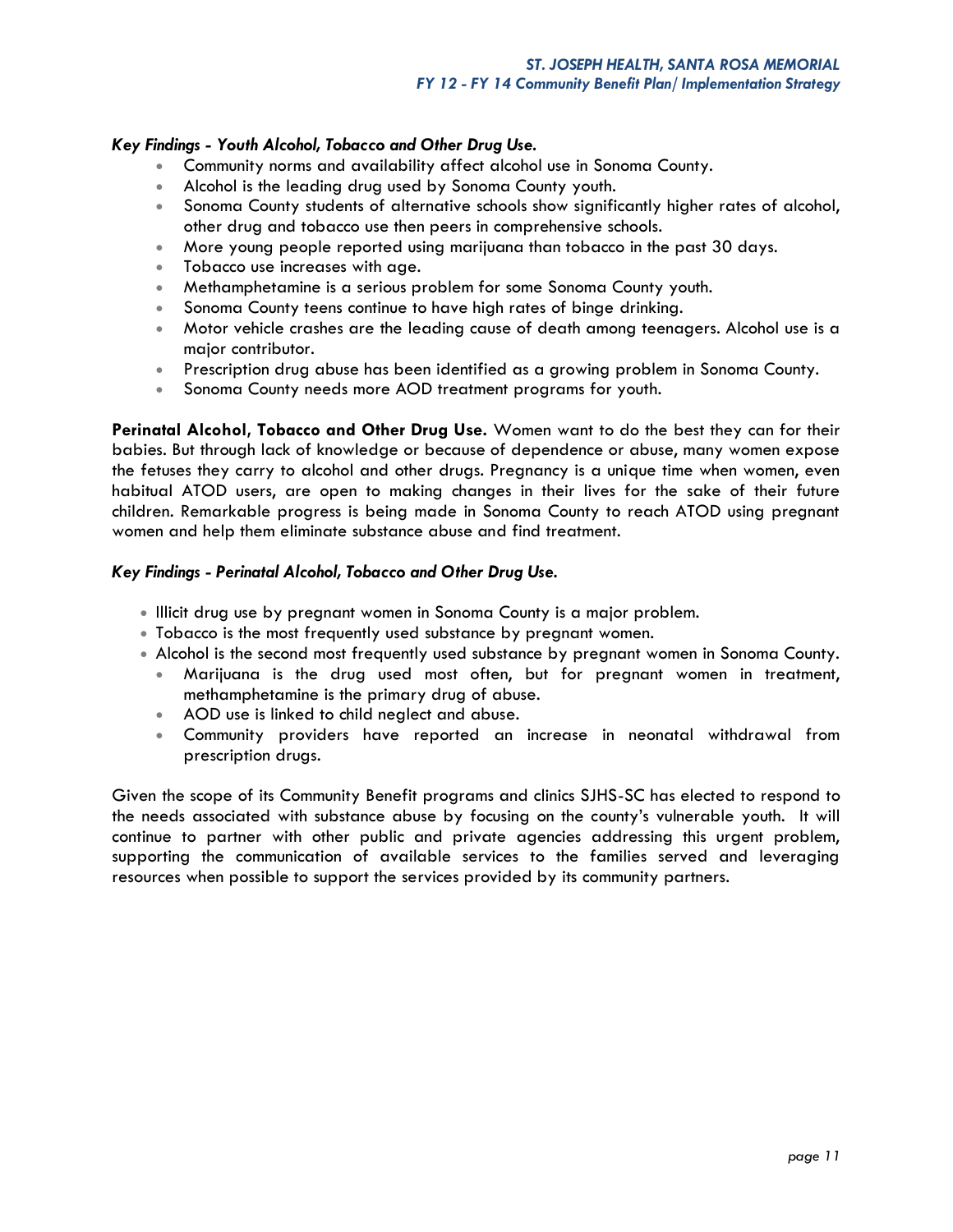# **Identification and Selection of DUHN Communities DUHN Group and Key Community Needs and Assets Summary Table**

| <b>DUHN Population</b><br><b>Group or Community</b>    | <b>Key Community Needs</b>                                                                                                                                                                                                                                                                                                                                   | <b>Key Community Assets</b>                                                                                                                                                                                                                                                                                                                                                                                                                                                                                                                 |
|--------------------------------------------------------|--------------------------------------------------------------------------------------------------------------------------------------------------------------------------------------------------------------------------------------------------------------------------------------------------------------------------------------------------------------|---------------------------------------------------------------------------------------------------------------------------------------------------------------------------------------------------------------------------------------------------------------------------------------------------------------------------------------------------------------------------------------------------------------------------------------------------------------------------------------------------------------------------------------------|
| Undocumented<br>immigrants who do<br>not speak English | • Assistance accessing<br><b>Immigration Resources</b><br>• Processes that facilitate access to<br>medical care<br>Wider outreach& access to<br>healthy food through more food<br>pantries<br>• Affordable Housing for single<br>parents/families with small<br>children<br>Process to facilitate housing<br>availability for families with<br>special needs | Media outlets provide bilingual & bicultural<br>programming<br>Local church<br>Holds Immigration forums.<br>Healthcare Services for undocumented<br>& uninsured.<br>Food pantry increases food security<br><b>Community agencies</b><br>Employment, education, and family support<br>programs<br>Housing Assistance addressing needs of<br>undocumented and low income residents.                                                                                                                                                           |
| Low income families                                    | • Childhood Obesity prevention and<br>awareness programs<br>• Community Redevelopment<br>programs<br>• Economic Capacity-building                                                                                                                                                                                                                            | <b>Affordable Housing for low income</b><br>families<br><b>Action Groups</b><br>Resident led actions addressing quality of<br>life concerns<br><b>Food Security and Nutrition</b><br><b>Community Garden</b><br>Medical services for undocumented and<br>uninsured<br>Food pantries increase food security<br>Local church<br>Holds Immigration forums.<br><b>Community agencies</b><br>Employment, education, and family support<br>programs<br><b>Coalitions</b> Addressing substance abuse and<br>obesity; agencies & residents together |
| Agricultural/Day<br>workers                            | • Permanent building that can house<br>day labor employment resources<br>• Traffic Calming measures near<br>day laborers center<br>• Affordable Housing<br>Employment Resources<br>$\bullet$<br><b>Gang prevention measures</b><br>$\bullet$<br><b>Economic Rebuilding measures</b><br>$\bullet$<br>• Alcohol and drug prevention<br>measures                | <b>Churches</b> strong connections to community<br>Filipino Community Center provides<br>resources to Filipino and broader community<br>Local Fruit Stand provides local produce<br>Healdsburg Labor Center Coordinates and<br>provides employment opportunities<br><b>Medical care</b> for undocumented and<br>uninsured<br><b>Community agencies</b><br>Employment, education, and family support<br>programs                                                                                                                             |
| Latino community                                       | Substance Abuse prevention.<br>$\bullet$<br>Family violence prevention<br><b>Gang prevention measures</b><br>$\bullet$<br>Informational Immigration forums<br><b>Health Needs</b>                                                                                                                                                                            | <b>DAAC</b> (Drug Abuse Alternative Center):<br>Resources to address substance abuse.<br><b>Law Enforcement</b><br>Support residents addressing gang graffiti,<br>traffic calming, crime prevention education                                                                                                                                                                                                                                                                                                                               |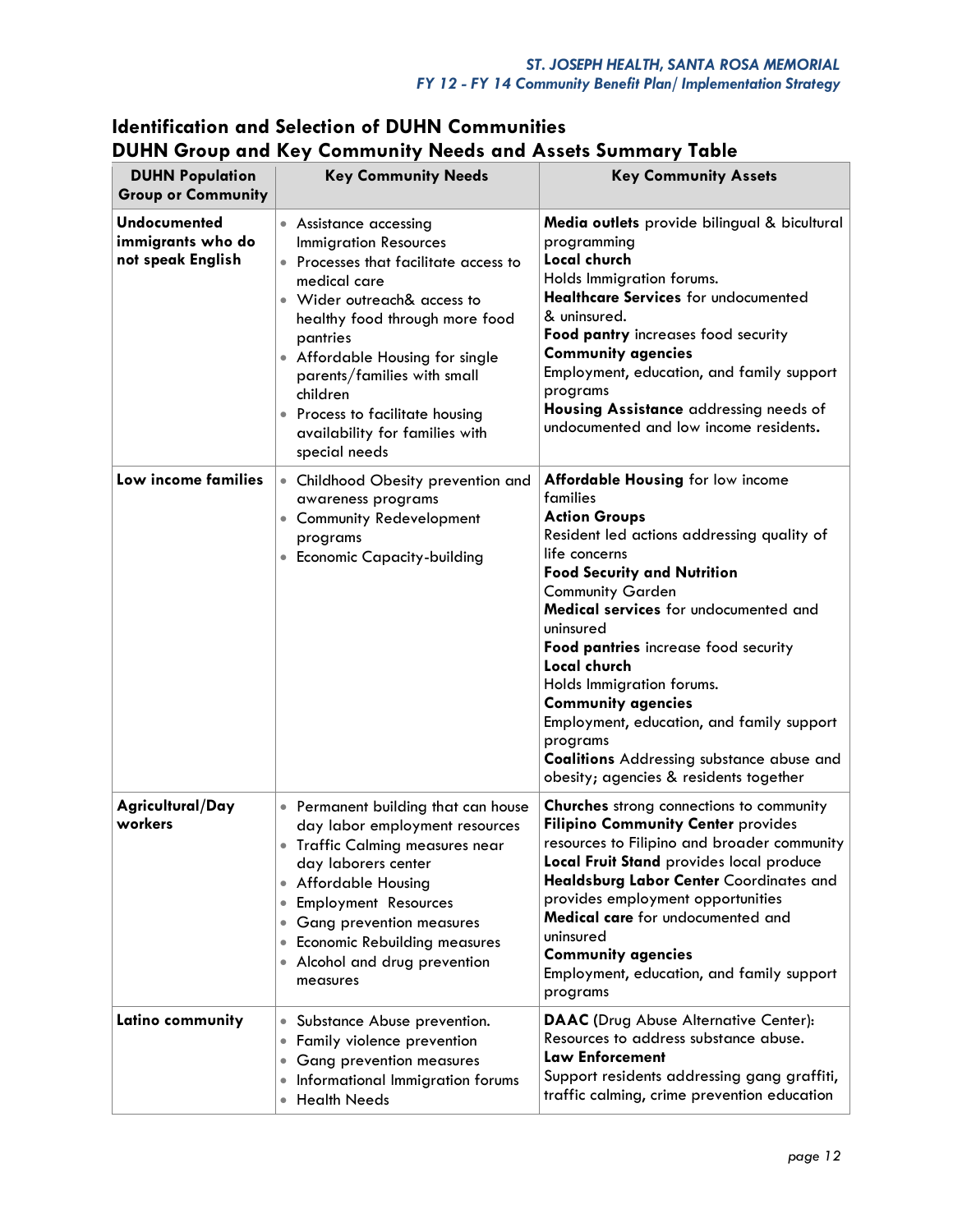### *ST. JOSEPH HEALTH, SANTA ROSA MEMORIAL FY 12 - FY 14 Community Benefit Plan/ Implementation Strategy*

| <b>DUHN Population</b><br><b>Group or Community</b> | <b>Key Community Needs</b>                                                                                                                                                                                                                                                                                                                                                                                                                                            | <b>Key Community Assets</b>                                                                                                                                                                                                                                                                                                                                                                                                                                                                                                                                                                                                                                                                                                                                                                |
|-----------------------------------------------------|-----------------------------------------------------------------------------------------------------------------------------------------------------------------------------------------------------------------------------------------------------------------------------------------------------------------------------------------------------------------------------------------------------------------------------------------------------------------------|--------------------------------------------------------------------------------------------------------------------------------------------------------------------------------------------------------------------------------------------------------------------------------------------------------------------------------------------------------------------------------------------------------------------------------------------------------------------------------------------------------------------------------------------------------------------------------------------------------------------------------------------------------------------------------------------------------------------------------------------------------------------------------------------|
| <b>Latino Community</b>                             | Healthy and nutritious foods<br>$\bullet$                                                                                                                                                                                                                                                                                                                                                                                                                             | <b>Medical services</b> for undocumented and<br>uninsured<br>Food pantries increase food security<br>Local church<br>Holds Immigration forums<br><b>Community agencies</b><br>Employment, education (literacy, GED,<br>language), health and family support<br>programs<br>Media outlets provide bilingual and<br>bicultural programming<br>Transitional Housing for people breaking<br>out of homelessness,<br><b>Emergency Shelters</b> for homeless women<br>and children<br>Fair Housing information and tenant's<br>rights.<br><b>Coalitions</b><br>Addressing substance abuse and obesity;<br>agencies & residents together                                                                                                                                                          |
| Youth                                               | <b>Gang Prevention Measures</b><br>$\bullet$<br>Substance Abuse prevention<br>$\bullet$<br>Civic engagement opportunities<br>Organized youth activities<br>Higher education mentorship<br>programs<br>Student retention<br>STD education and awareness<br>$\bullet$<br><b>Sports Teams and Resources</b><br>$\bullet$<br><b>Childhood Obesity</b><br>$\bullet$<br>Health education and awareness<br><b>After School Programs</b><br>$\bullet$<br>Library<br>$\bullet$ | <b>Schools</b> ESL classes for parents, Spanish<br>and English classes for youth<br>After school programs for youth of all<br>ages<br><b>Community Clinics</b> Access to care for low<br>income families<br><b>DAAC</b> (Drug Abuse Alternative Center):<br>Resources to address substance abuse<br>Local sports clubs recreation opportunities<br>for youth<br>City Parks & Recreation Dept's recreation<br>opportunities<br><b>City libraries</b><br>Computers & tutors for youth in need of<br>homework help<br><b>Head Start</b><br>Early childhood social skills and self-esteem<br>building<br>Community agencies opportunities for<br>youth to build resiliency, work skills, tutoring<br><b>Grassroots Groups Leadership</b><br>development and social engagement<br>opportunities |
| <b>Seniors</b>                                      | • Affordable housing<br>Access to health services<br>$\bullet$<br>Transportation<br>$\bullet$<br><b>Recreational Activities</b><br>$\bullet$<br><b>Informational Forums</b><br>$\bullet$<br><b>Home Care</b>                                                                                                                                                                                                                                                          | Affordable Housing Provides low income<br>housing<br><b>Medical Care</b> Clinic offers services for low<br>income people, and also those who are<br>undocumented and uninsured.<br>Senior programs Senior Center offers                                                                                                                                                                                                                                                                                                                                                                                                                                                                                                                                                                    |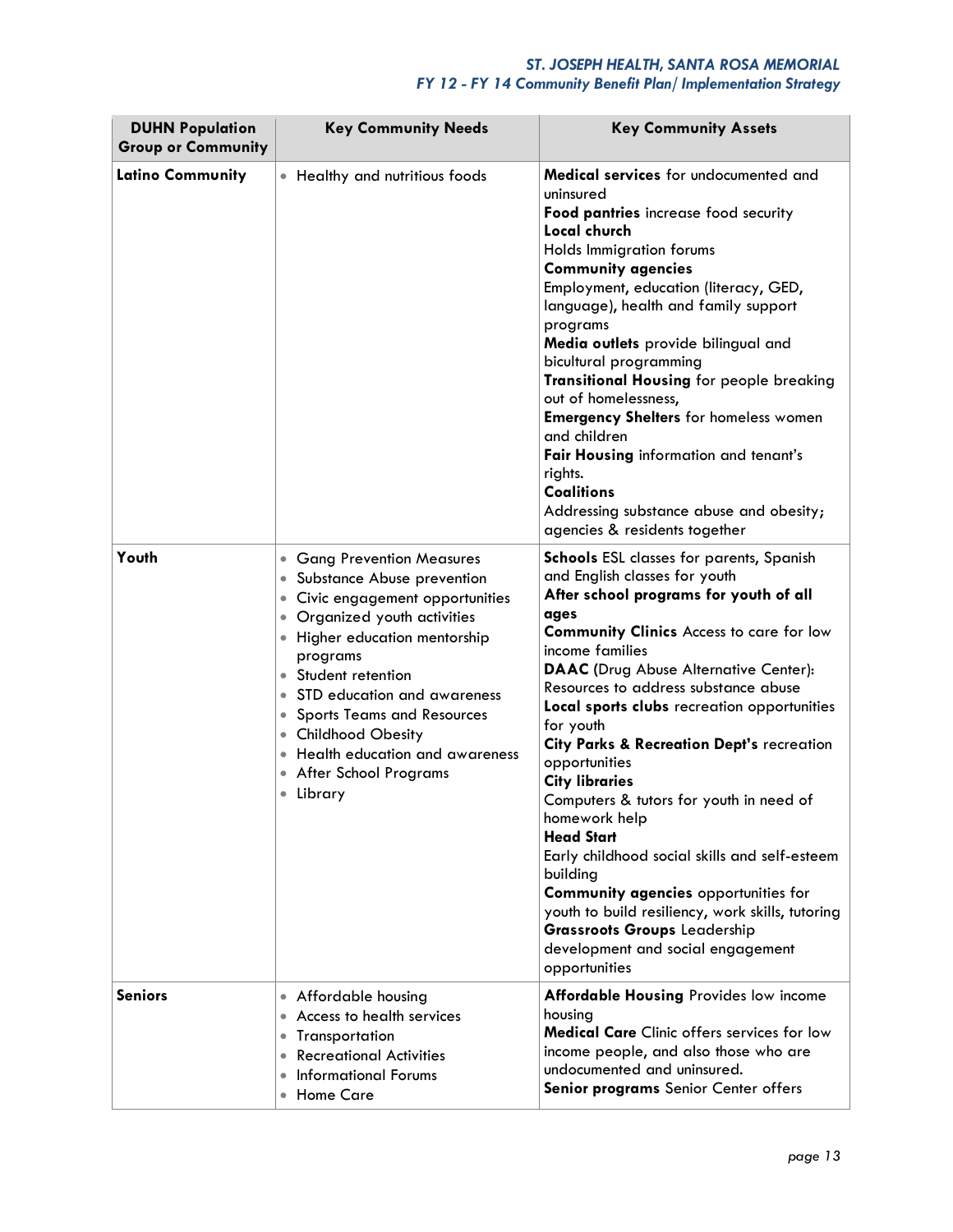| <b>DUHN Population</b><br><b>Group or Community</b> | <b>Key Community Needs</b>     | <b>Key Community Assets</b>                                                    |
|-----------------------------------------------------|--------------------------------|--------------------------------------------------------------------------------|
| <b>Seniors</b>                                      | <b>Senior Center Resources</b> | classes and courses.<br>St. Joseph Home Care Home care visits to<br>residents. |

# **Priority Community Health Needs**

Figure 1 describes the community health needs identified through the SJH, Santa Rosa Memorial CHNA. Those needs that the hospital does not plan to address are noted<sup>1</sup>.

### **Figure 1.**

| <b>Plan to Address</b> |
|------------------------|
| Yes                    |
| No                     |
| Yes                    |
| Yes                    |
|                        |

St. Joseph Health, Santa Rosa Memorial will endorse local nonprofit organizational partners to apply for funding through our St. Joseph Health Foundation to meet this need. Organizations that receive funding provide specific perinatal services, resources and meet the needs of this vulnerable population that Santa Rosa Memorial does not, in order to make best use of limited resources and avoid duplication of efforts with its community partners.

In regards to children's oral health, St. Joseph Health, Santa Rosa Memorial has developed a highly focused oral health system of care to respond to this need, including the St. Joseph Dental Clinic, "Cultivando la Salud" Mobile Dental Clinic, and Mighty Mouth Dental Disease Prevention Program. Together, these programs are implementing a special project focused on decreasing dental disease in children ages 0-5, which includes education, prevention, and treatment services. This endeavor is distinct from other Santa Rosa Memorial community health efforts in that it exclusively engages the oral health programs rather than the more comprehensive initiatives that involve all its Community Benefit clinics and programs. For this reason, Santa Rosa Memorial has chosen to continue this important response to the unmet oral health needs of Sonoma County's vulnerable children and their families apart from this current plan; which is inclusive of the more comprehensive organizational-wide initiatives.

St. Joseph Health, Santa Rosa Memorial has also developed a priority initiative, Care Management for Low-Income Seniors, based on the urgent needs of the area's growing senior population, as identified in the Needs Assessment of the Sonoma County Area Agency on Aging. The needs of this population were not identified in the Sonoma County Community Health Needs Assessment, as it was specifically focused on the needs of children.

<sup>&</sup>lt;sup>1</sup> A number of community health needs are already addressed by other organizations and will not be addressed in the implementation plan report.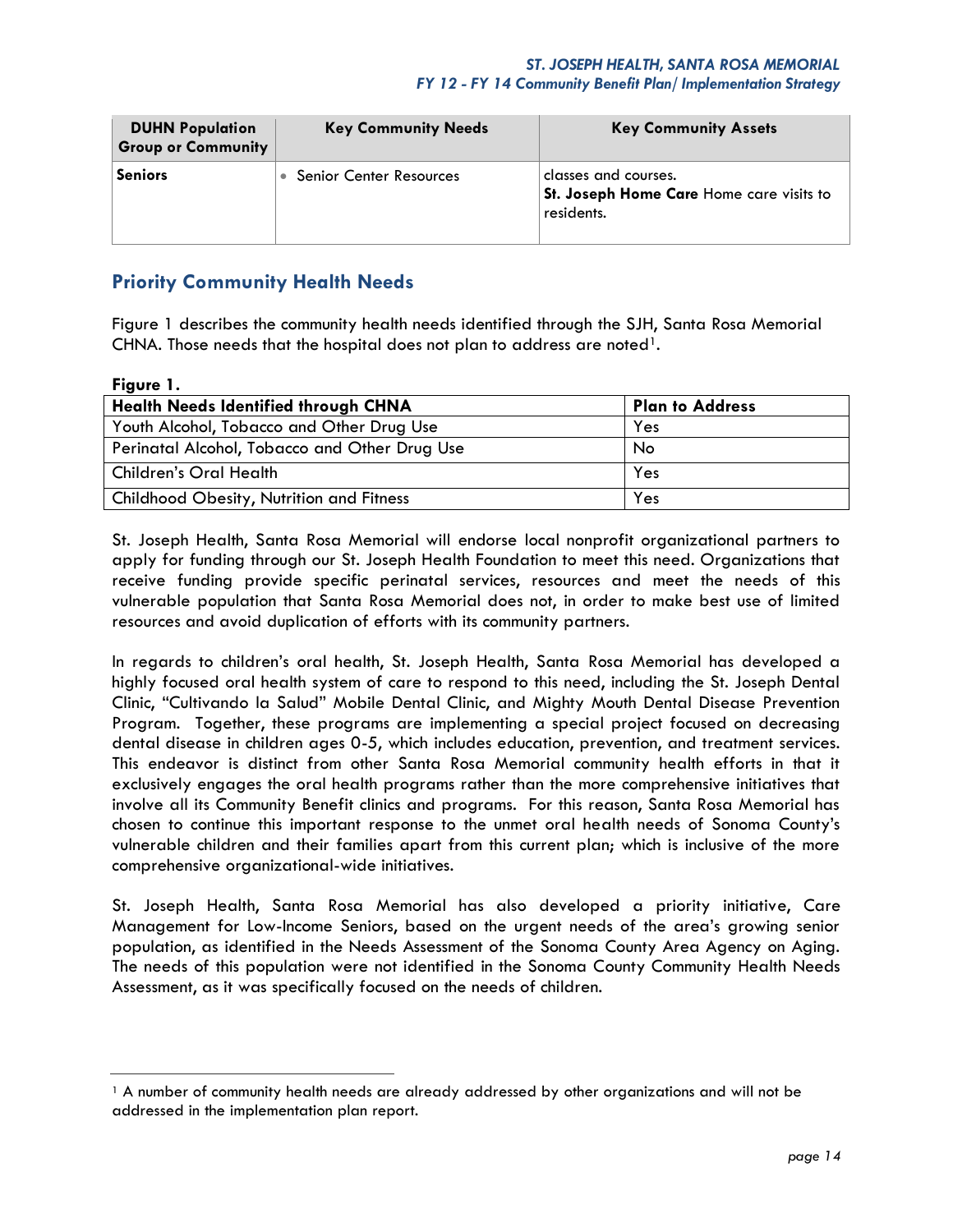### **Needs Beyond the Hospital's Service Program**

The following health needs **will not** be addressed directly in this plan, as they are either being addressed by local nonprofit organizations with greater expertise or resources to respond to the problem, or through another already existing St. Joseph Health, Sonoma County initiative.

In the case of youth and peri-natal substance abuse, given the scope of its Community Benefit programs and clinics St. Joseph Health, Santa Rosa Memorial has elected to respond to the needs associated with substance abuse by focusing on the county's vulnerable youth. It will continue to partner with other public and private agencies addressing this urgent problem, supporting the communication of available services to the families served and leveraging resources when possible to support the services provided by its community partners.

# **COMMUNITY BENEFIT PLANNING PROCESS Summary of Community Benefit Planning Process**

St. Joseph Health– Sonoma County is committed to the shared vision of the communities it serves; articulated in many collaborative efforts, but perhaps most clearly in Health Action and in [www.healthysonoma.org.](http://www.healthysonoma.org/) Community partners from all sectors have come together through Health Action to develop a strategic vision and plan to improve community health, and that vision is aided by the healthysonoma.org tool. This website provides a single access point to non-biased data and information about community health issues and interventions in Sonoma County and healthy communities in general. Administered by the County of Sonoma's Department of Health Services and jointly funded by its health and healthcare partners, including SJHS-SC, it is intended to help planners, policy makers, and community members learn about issues, identify improvements, and collaborate for positive change. To help guide the community towards success in achieving its vision, SJH-SC joins its partners in adopting two key frameworks: the Spectrum of Prevention, developed by the Prevention Institute to ensure comprehensive prevention interventions that address the underlying causes of community health concerns, and Collective Impact, which includes a shared agenda, shared measurement, mutually reinforcing activities, continuous communication, and support from a backbone organization, in this case the Sonoma County Department of Health Services.

The steps in the planning process were as follows. For each initiative the problem was defined and how the need was determined; the scope and seriousness of the problem was described; and available resources were identified. The final step in the process was to define how the initiative aligns with the SJHS mission outcomes, the core principles of community benefit established through the "Advancing the State of the Art in Community Benefit – ASACB" project led by the Public Health Institute and in which SJHS was a leading partner; and how it aligns with the local Ministry Strategic Priorities.

The ASACB Core Principles are:

- *Emphasis on Disproportionate Unmet Health-related Needs (DUHN*): All services, activities and donations to be counted as community benefits will include outreach and design elements that ensure access for communities with DUHN.
- *Emphasis on Primary Prevention:* There is increased emphasis on program activities that address the underlying causes of persistent health problems as part of a comprehensive strategy to improve health status and quality of life in local communities.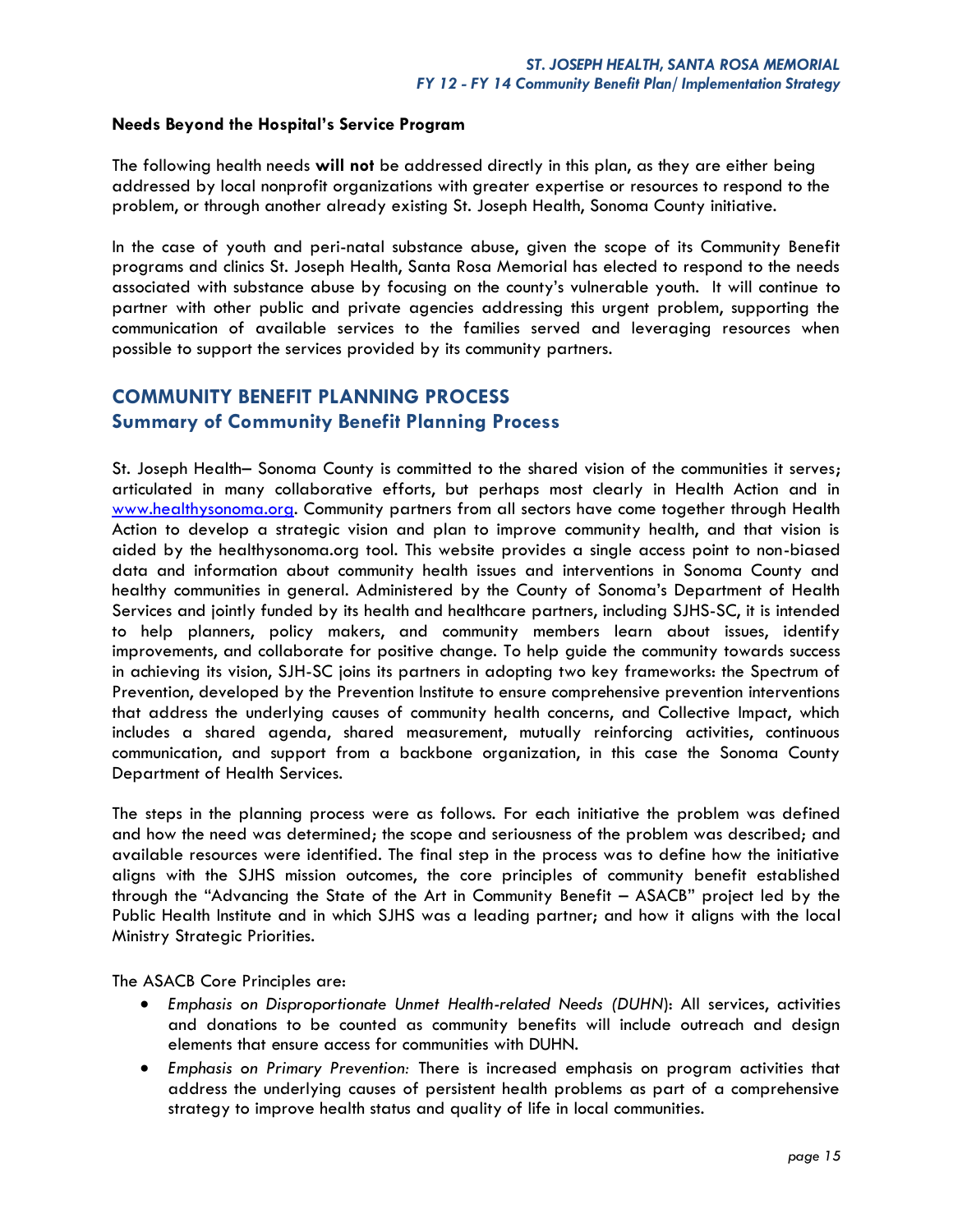- *Build Seamless Continuum of Care:* Operational linkages are developed between clinical services and community health improvement activities to ensure that investment in these activities yield measurable impacts upon health status and quality of life.
- *Build Community Capacity:* Charitable resources are strategically targeted to mobilize and build the capacity of existing community assets.
- *Emphasis on Collaborative Governance*: A collaborative approach to the governance and management of community benefit activities is developed.

The criteria and process used to select and prioritize initiatives are the following: Criteria for Selection of Areas of Focus:

- Congruency and relevance to the mission and vision;
- Size of the issue:
- **Seriousness of the issue;**
- Community identification of issue as a priority;
- Community capacity to address the issue;
- Organizational capacity to address the issue;
- Feasibility of addressing the issue (time, financial…);
- Potential community and stakeholder engagement in efforts; and
- Potential for sustainability of efforts.

Selection Process:

- Completion and analysis of 3-Year Community Needs Assessment;
- Yearly updating of data through monitoring of Community Benefit activities outcomes;
- Discussion and analysis of information by Community Benefit staff, initial brainstorm on areas of priority focus;
- Discussion and analysis of information by Community Benefit management team, and formulation of recommendations for selection of priority areas of focus;
- Discussion and analysis of data and recommendations by Community Benefit Committee, and selection of priority focus areas; Discussion of Community Benefit Committee selection and any discussion of any further recommendations; and
- Final approval of Community Benefit plan by Community Benefit Committee.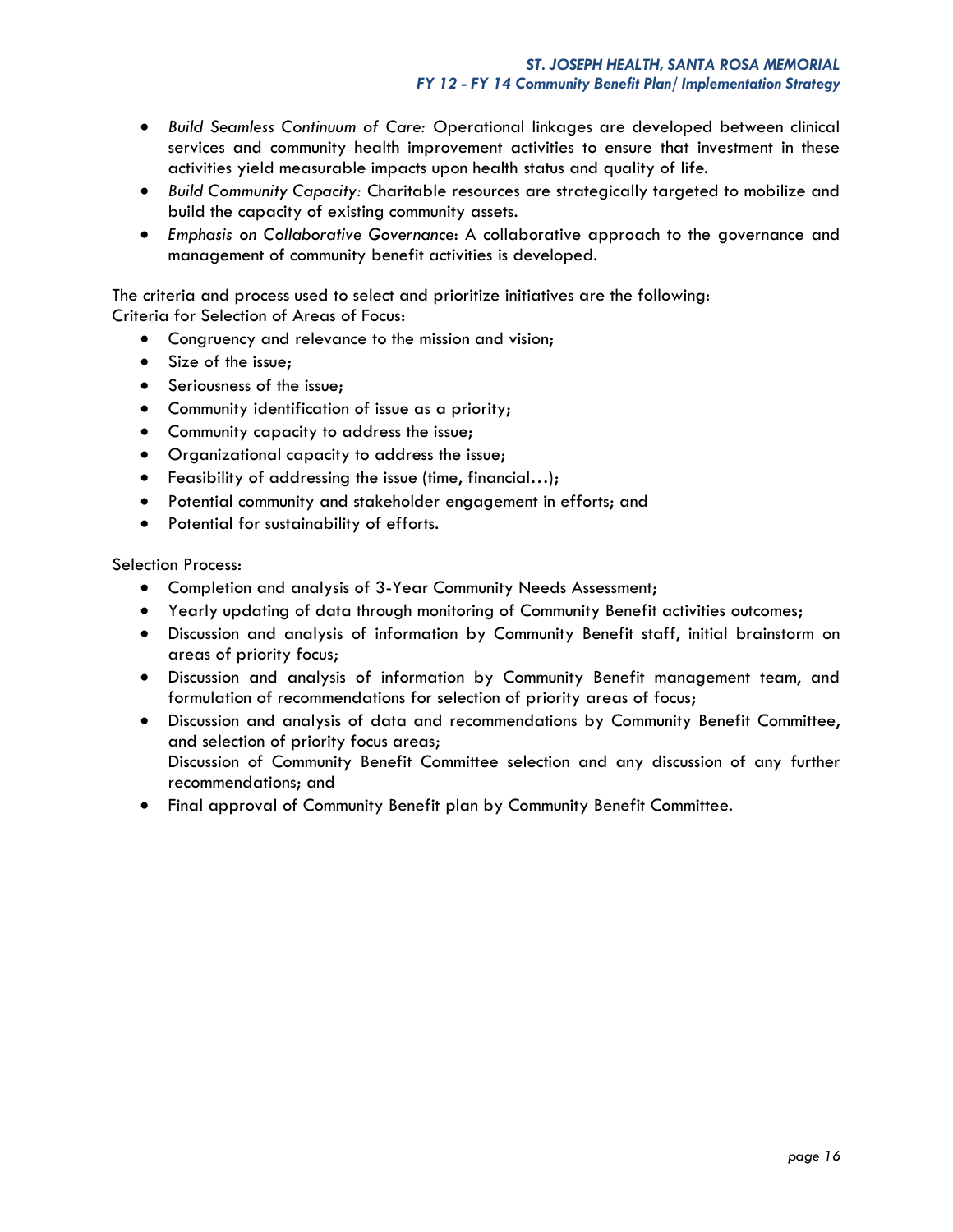# **INITIATIVE NAME: Children's Healthy Weight Initiative**

**HOW NEED WAS DETERMINED:** Interviews were conducted with key informants, including: the Sonoma County Department of Health Services, hospitals, community health centers, other health care providers; Health Action Sonoma County; the Community Activity & Nutrition Coalition; Network for a Healthy CA; Northern CA Center for Well Being; Redwood Empire Food Bank; Women, Infants & Children (WIC); and other community-based organizations, public agencies, and others. Secondary data was analyzed from local and statewide sources.

Community and provider feedback on the Needs Assessment results was obtained through the use of generative questions in the hospital's Community Benefit Committee and staff meetings, community focus groups, and semi-structured interviews. These interviews yielded the following:

- There is too much junk food, and the cost of fresh fruits and vegetables is rising, hard for low-income families.
- Childhood obesity is more recognized as a bit problem, and there are many efforts to inform the public about it.
- Schools don't offer enough healthy food and have less PE and obesity is rising among our young people.
- Some parents feed their children junk food because it's low cost and they're pressed for time.
- There are many risks associated with childhood obesity, like diabetes and heart disease, and it leads to problems later in life.
- Childhood obesity affects self-image.

**SCOPE OF THE PROBLEM:** (All data abstracted from Kavanaugh, B. (2011), *Community Health Needs Assessment 2011-2014*. Retrieved from **[www.healthysonoma.org](http://www.healthysonoma.org/)**)

The highest rates of obesity occur among population groups with the highest poverty rates. Children ages 5-11 years from low-income homes are exhibiting increasing rates of overweight, while youth ages 12-19 from low income homes are showing an increase in obesity. In 2008, Sonoma County's Hispanic children and teens represent higher rates of overweight and obesity than their white non-Hispanic counterparts.

- 21% low-income Hispanic children (5-19) were overweight and 25% were obese, while 16% of Hispanic children under age 5 were overweight and 16% were obese in 2008.
- 18% white non-Hispanic children (5-19) were overweight and 17% were obese (a decrease of 3% since 2005) and 17% of white, non-Hispanic children under age 5 were overweight and 12% of white, non-Hispanic children under age 5 were obese in 2008.

Sonoma County youth are not consuming the five daily recommended servings of fruits and vegetables. The percentage of Sonoma County teens meeting this recommendation fell from 48% in 2003 to 31% in 2005." In 2007, 60.9% of children ages 2 and older reported eating five or more servings of fruits and vegetables per day, a significant increase from 50.8% of the same age group two years earlier.

In 2005-2006 and 2008-2009, only 35% of Sonoma County 7th graders met all six of the basic fitness standards. Only 32% of 2008-2009 5th graders met all six standards, while 42% of 9th graders met them. According to the 2008-2009 California Physical Fitness Report, 29.6% of 5th graders, 25.9% of Sonoma County 7th graders, and 26.7% of 9th graders failed the Aerobic Capacity Test. While having the lowest pass rate among the grades tested, the 7th graders experienced a substantial improvement from 2005-2006 when 30.9% failed.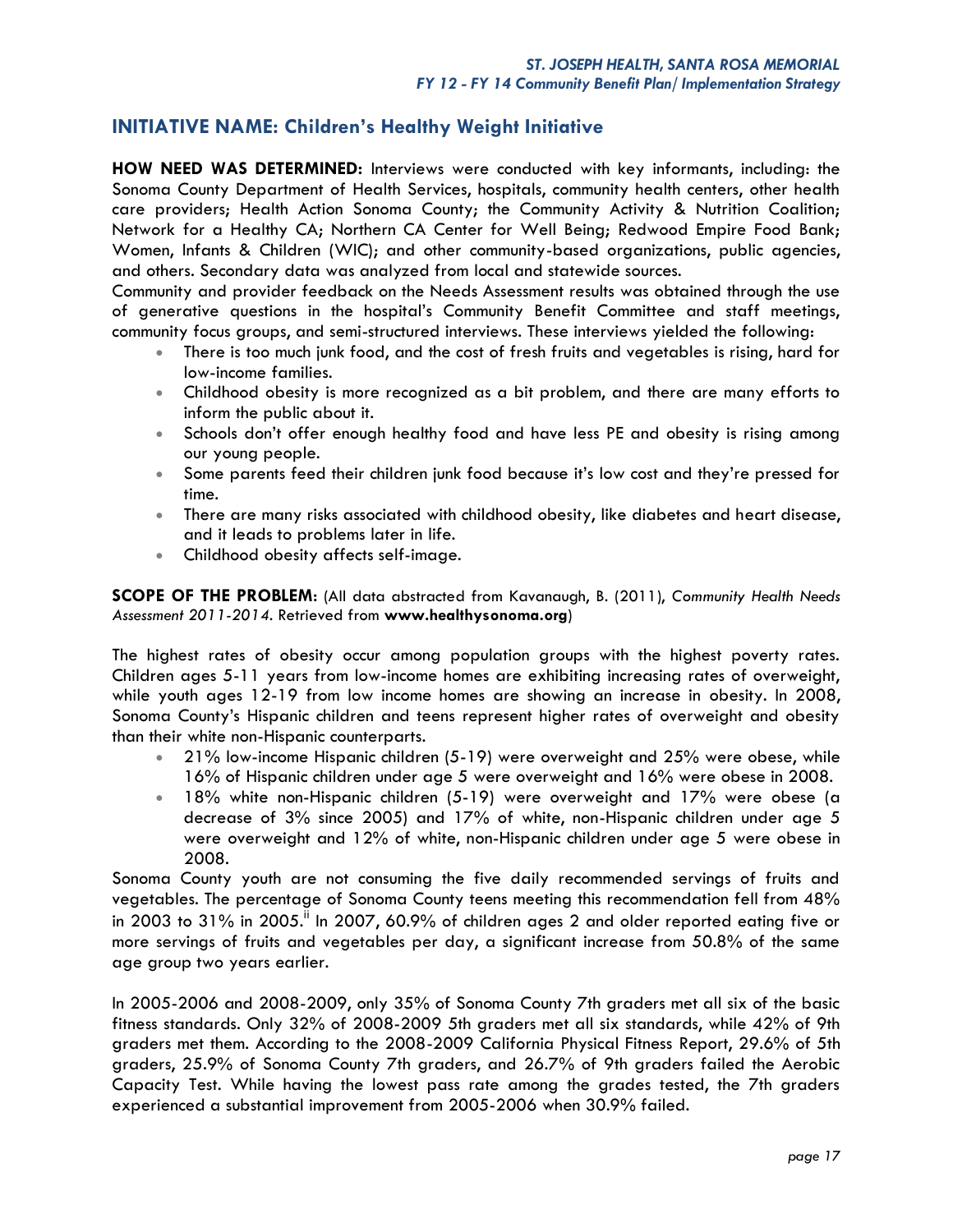Sonoma County ranks among the counties in California with the highest prevalence of anemia. In 2005 and 2008, the prevalence of iron deficiency among children under age 5 was 18%. In 2009, the rate had dropped to 16.5%. Among children 5 to 19, the rate was 13% in 2005, and climbed to 16.5% in 2008, and fell back to 13.4% in 2009, 28th highest rate in the State. In 2008, the rate was significantly higher for Hispanic children 5 to 19 (17%) than for white, non-Hispanic children of the same ages (11%).

Sonoma County has among the highest costs of living, predominantly in terms of housing, in the country: the December 2009 cost of living index for Sonoma County was 160.2, compared to the US average of 100, considered a very high cost. The cost of living was 60 percent higher in the county than the US average. Families that pay a higher percentage of their income for housing may not have the same healthy food options as people with higher incomes.

### **CORE PRINCIPLES THAT INITIATIVE IS RELATED TO:**

- A. Emphasis on Disproportionate Unmet Health-Related Needs
- B. Prevention
	- a. Primary
		- b. Secondary
- C. Building a Continuum of Care
- D. Building Community Capacity
- E. Collaborative Governance

**SERIOUSNESS OF THE PROBLEM:** (All data abstracted from Kavanaugh, B. (2011), *Community Health Needs Assessment 2011-2014*. Retrieved from **[www.healthysonoma.org](http://www.healthysonoma.org/)**)

As obesity rates continue to skyrocket, even young children are experiencing type 2 diabetes, high blood pressure and other physical consequences, as well as emotional problems. The current generation may even be on track to have a shorter lifespan than their parents. As the prevalence of overweight and obesity continues to rise, the long-term health and economic consequences will be staggering. This increase represents a major public health concern with the potential for future health risks and growing burdens on the healthcare system. Many health conditions once thought applicable only to adults are now being seen in children and with more and more frequency. Children are also more vulnerable than adults to a unique set of obesity-related health problems because their bodies are growing and developing.

- Lack of physical activity and poor nutrition account for approximately 112,000 preventable deaths each year in the United States, making these risk factors second only to tobacco use as causes of preventable death.
- Unless trends change, one in three children born in the year 2000 will develop type 2 diabetes. One in two children of color born in 2000 will develop the disease.
- Excess body weight increases the risk of many health conditions, including: asthma, sleep apnea and respiratory problems, orthopedic conditions, and high blood pressure. Obese children are also more likely to have increased risk of heart disease. One study found that approximately 70% of obese children had high levels (greater than 90th percentile) of at least one key risk factor for heart disease, and approximately 30% had high levels of at least two risk factors.
- Children who are overweight may suffer from social stigma, discrimination, lowered selfesteem, and depression. They tend to participate in fewer activities, to withdraw from social situations, and to be less physically active than their normal-weight peers. One study found that they have a similar quality of life as children diagnosed with cancer.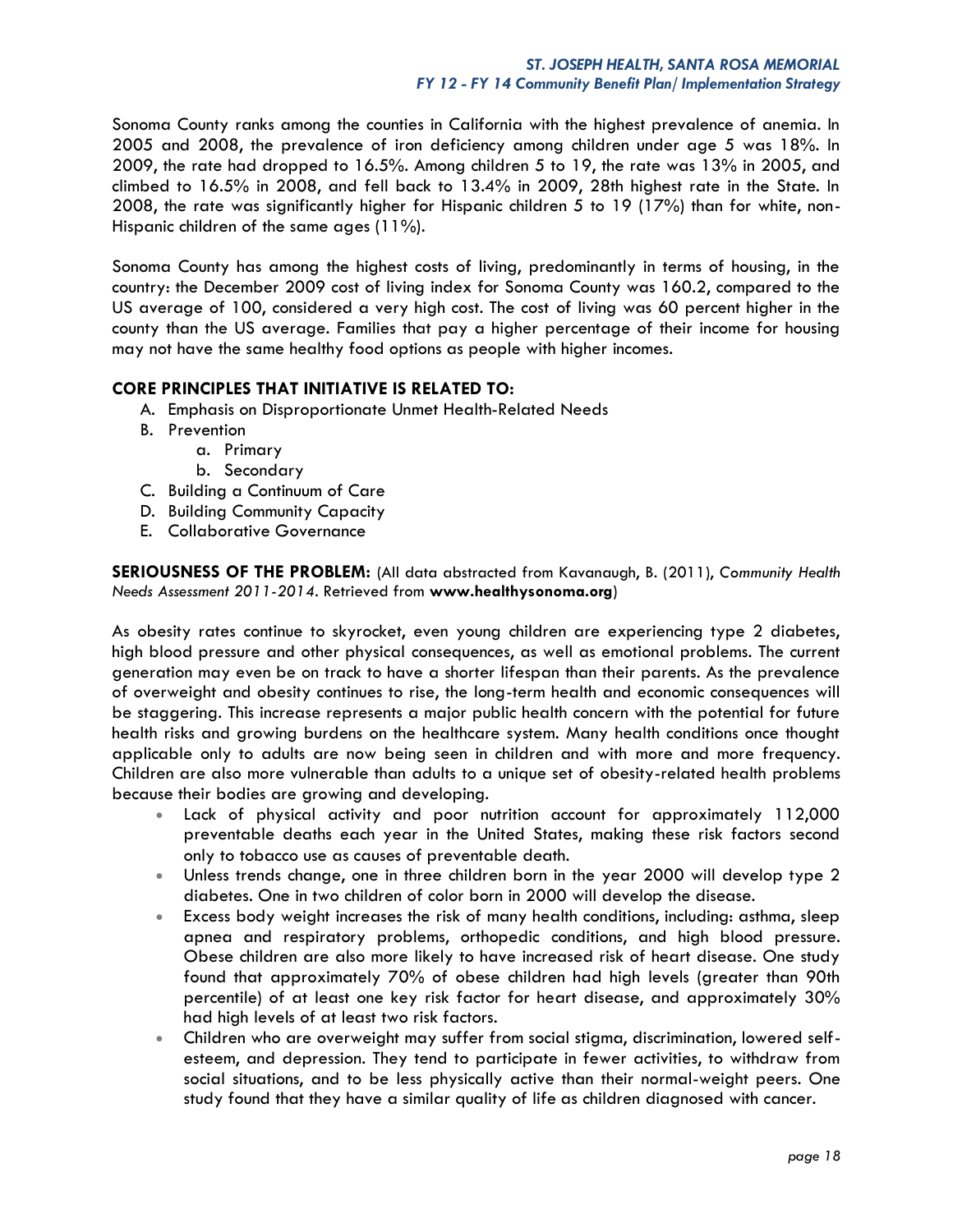- Injuries seem to occur more often in overweight individuals, likely due to decreased flexibility and lower bone density. Efforts to promote optimal body weight may not only reduce the risk of chronic diseases but also the risk of unintentional injury among overweight and obese individuals.
- Overweight students miss, on average, one day of school per month. Absenteeism among overweight students is twenty percent higher than that of their peers.
- Overweight adolescents have a 70% chance of becoming overweight or obese adults, putting them at greater risk for heart disease, stroke and diabetes later in life. This increases to 80% if at least one parent is overweight or obese.

### **AVAILABLE RESOURCES**

- 1. Community Activity & Nutrition Coalition
- 2. Health Action
- 3. Redwood Empire Food Bank
- 4. Northern CA Center for Well Being
- 5. Network for a Healthy CA
- 6. School Garden Network
- 7. Petaluma Bounty
- 8. Sonoma County Dept Health Services
- 9. KRCB Public Broadcasting
- 10. Univision Television

### **Alignment with SJHS MISSION OUTCOMES**

(Sacred Encounters/Perfect Care/Healthiest Communities)

Sacred Encounters – Builds respectful relationships between low-income and other residents, local governments, schools, and private and public agencies that generate effective collaborative partnership.

Perfect Care – Uses evidence-based practice to address the physiological, psychosocial, familiar, environmental, and policy factors associated with topic.

Healthiest Communities – Collects and analyzes data on demographic, socioeconomic, morbidity, and mortality to contribute to countywide collaborative efforts to prevent and treat childhood obesity and associated illnesses in children, adolescents, and their families; focusing on community engagement, leadership, and partnership to achieve sustainable change.

### **Alignment with LOCAL MINISTRY STRATEGIC PRIORITIES:**

- Patient Experience/Sacred Encounters "Provide care to patients distinguished by ease of use, timely access, safety, and high reliability; patient satisfaction."
- Physician Collaboration "Build an Integrated Delivery System Infrastructure Electronic Medical Record; Engage our physicians as meaningful partners – Develop physician partnerships"
- Employee Collaboration "Engage our employees are meaningful partners in realizing our mission outcomes" through volunteer opportunities
- Wellness & Health Improvement "Reduce childhood obesity"

### **Alignment with MANAGING CHARITY CARE COSTS:**

Focus on social determinants of health, primary prevention, education, and access to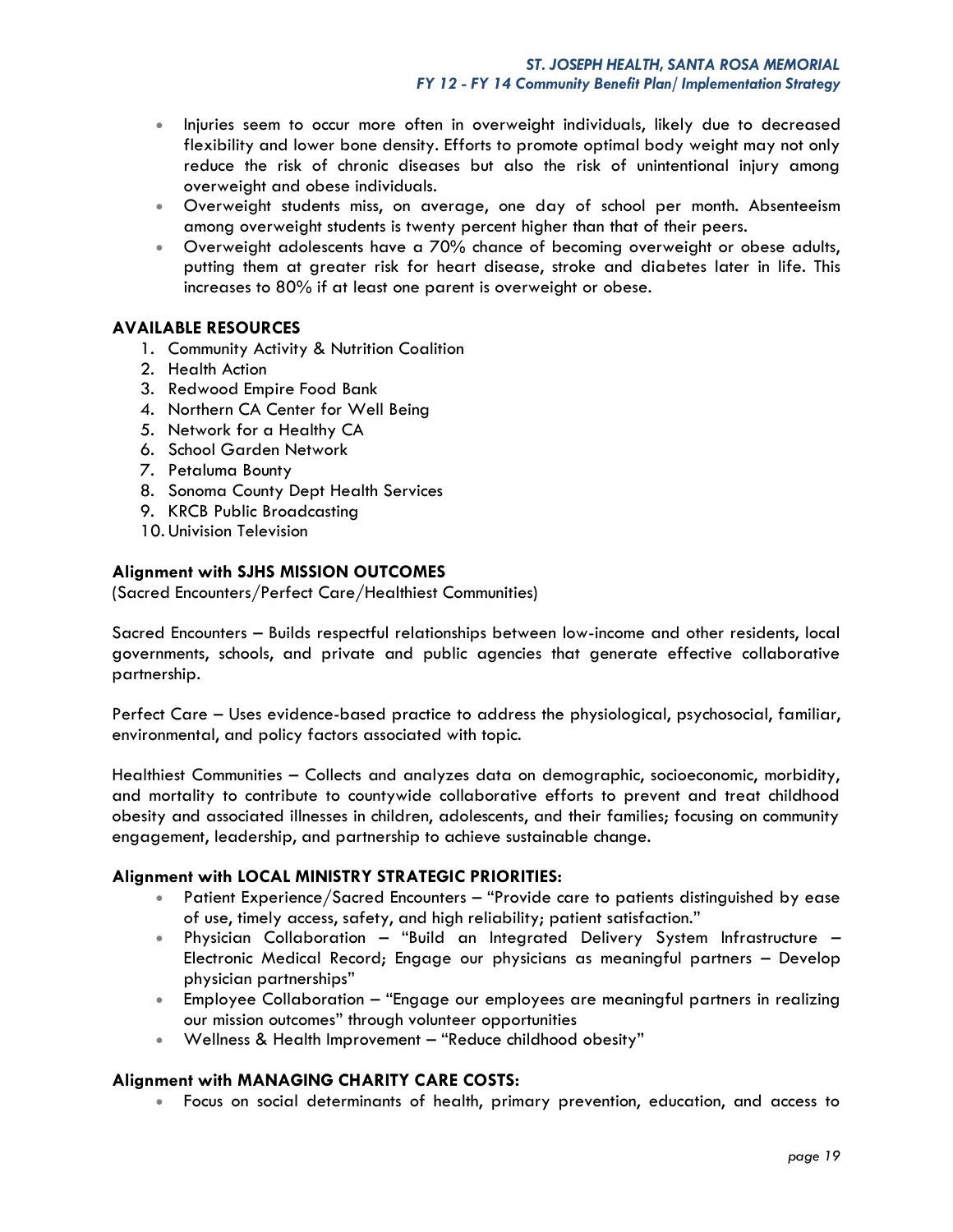appropriate levels of care reduces treatment of obesity-related diseases such as diabetes among unfunded and underfunded patients.

## **INITIATIVE NAME: Youth Alcohol Abuse Prevention**

**HOW NEED WAS DETERMINED:** Interviews were conducted with key informants, including: dental providers, other health care providers, Community Action Partnership and other community-based organizations, public agencies, First 5 Sonoma County, and others. Secondary data was analyzed from local and statewide sources.

Community and provider feedback on the Needs Assessment results was obtained through the use of generative questions in the hospital's Community Benefit Committee and staff meetings, community focus groups, and semi-structured interviews. These interviews yielded the following:

- The problem seems to be escalating. It isn't improving.
- Parents and teachers are especially concerned about underage and illegal substance abuse.
- Not all high school students seem to be concerned. Some think drinking's a problem, and others think it's a rite of passage.
- Kids who don't get help are more likely to get into trouble with the law or drop out of school.
- There are health issues associated with reckless behavior: addiction, accidents, violence, rape, liver and organ disease, and death.
- Can lead to homelessness.

**SCOPE OF THE PROBLEM:** (All data abstracted from Kavanaugh, B. (2011), *Community Health Needs Assessment 2011-2014*. Retrieved from **[www.healthysonoma.org](http://www.healthysonoma.org/)**)

Alcohol, tobacco and other drug (ATOD) use among Sonoma County teens is a major public health issue. For many years, Sonoma County teens have exhibited high rates of alcohol use and highrisk behaviors. The majority of Sonoma County high school students in the 2007-09 CHKS Survey (86% of 11th graders, up from 83% two years before), report that it is "very easy" or "fairly easy" to obtain alcohol. Private parties are one of the most frequently reported avenues for access to alcohol either provided directly by parents, older siblings, or older friends. Statistics from 2001 to 2006 also show that most disciplinary actions filed against stores, bars and restaurants in Sonoma County were related to either selling alcohol to minors, employing a minor or allowing minors on the premises.

Alcohol use among youth continues as a significant challenge in Sonoma County, though California Healthy Kids Survey (CHKS) data reports improvement between 2006 and 2009. In 2006, 33% of Sonoma County (SC) 9th graders and 50% of SC 11th graders reported using alcohol in the past 30 days, compared to 28% and 44% respectively in 2009. At the same time, Sonoma County's 7th graders have a slightly lower rate than their peers statewide, while 9<sup>th</sup> graders are very close to their peers and 11th graders continue to have a higher rate than their peers in the state as a whole (36%).

Sonoma County students of alternative schools show significantly higher rates of alcohol, other drug and tobacco use then peers in comprehensive schools. In 2007-09, 65% of alternative school students report drinking alcohol in the past 30 days, compared to  $28\%$  in 9<sup>th</sup> grade and  $44\%$  in 11<sup>th</sup> grade; 55% of alternative school students report smoking marijuana, compared to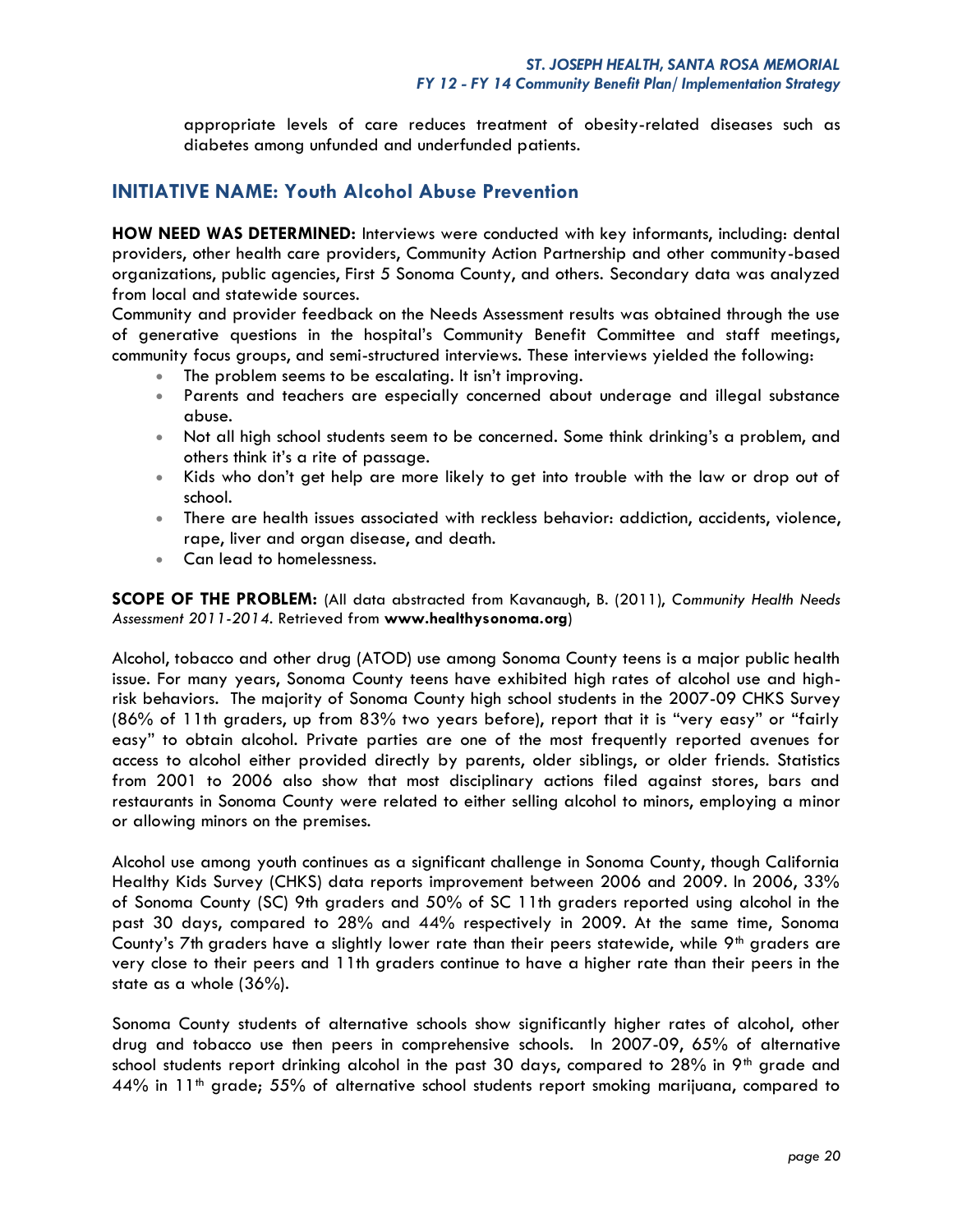16% in 9<sup>th</sup> grade and 25% in 11<sup>th</sup> grade; and 50% of alternative school students report using tobacco compared to  $11\%$  in 9<sup>th</sup> grade and  $16\%$  in  $11<sup>th</sup>$  grade.

In Sonoma County in 2009, more youth reported they had smoked marijuana than tobacco in the past 30 days. Survey results also show that Sonoma County students are using tobacco at similar or higher rates than their peers throughout California. In 2006 and 2007-09, daily tobacco between the seventh and ninth grades almost tripled and rose again in 11th grade.

Methamphetamine is a serious problem for some Sonoma County youth. In 2005-06**,** 2% of Sonoma County 9th graders and 3% of 11th graders reported having used methamphetamine one or more times in the past thirty days, while in 2007-09, 3% of 9th graders and 3% of 11th graders reported using methamphetamines. Ten percent (10%) of students in alternative high schools (i.e., court and continuation schools) reported current use of methamphetamine in 2005-06 and 6% in 2007-09.

In 2008, 49% of traffic fatalities in Sonoma County were alcohol-related, while 13% of traffic injuries were alcohol-related. In 2007-09, 22% of Sonoma County 9th graders, 28% of 11th graders and 58% of alternative school students reported drinking and driving, or riding in a car driven by someone who had been drinking (this represents a decrease over the 2005-06 CHKS for 11th graders and alternative school students, but a 2% increase for 9th graders). Forty six percent (46%) of 7th graders reported being a passenger in a car driven by someone who had been drinking alcohol, an increase from 44% in 2005-06.

Prescription drug abuse has been identified as a growing problem in Sonoma County. The Sonoma County Prevention Partnership, a voluntary collaborative convened by the Sonoma County Department of Health Services, has identified the misuse or abuse of prescription drugs as an issue and has selected it for research to determine the extent of the problem in Sonoma County.

Sonoma County lacks sufficient AOD treatment programs for youth. The number of youth admitted to AOD treatment programs in Sonoma County over the past three years has decreased from 627 to 550, as state and local budgets shrink. The current system for AOD treatment in Sonoma County relies on two funding sources: the Minor Consent Drug Medi-Cal System, and the Adolescent Treatment Expansion Program, and funding is only secured through 2012.

### **CORE PRINCIPLES THAT INITIATIVE IS RELATED TO:**

- A. Emphasis on Disproportionate Unmet Health-Related Needs
- B. Prevention
	- a. Primary
- C. Building a Continuum of Care
- D. Building Community Capacity
- E. Collaborative Governance

**SERIOUSNESS OF THE PROBLEM:** (All data abstracted from Kavanaugh, B. (2011), *Community Health Needs Assessment 2011-2014*. Retrieved from **[www.healthysonoma.org](http://www.healthysonoma.org/)**)

Despite efforts to prevent underage drinking, alcohol, tobacco and other drug use remains a pervasive problem among youth in Sonoma County. Prosecutors are noting an increase in the number of cases they prosecute for OxyContin, an opiate-based painkiller that has joined marijuana and methamphetamine as drugs battled most by Santa Rosa and other Sonoma County law enforcement agencies.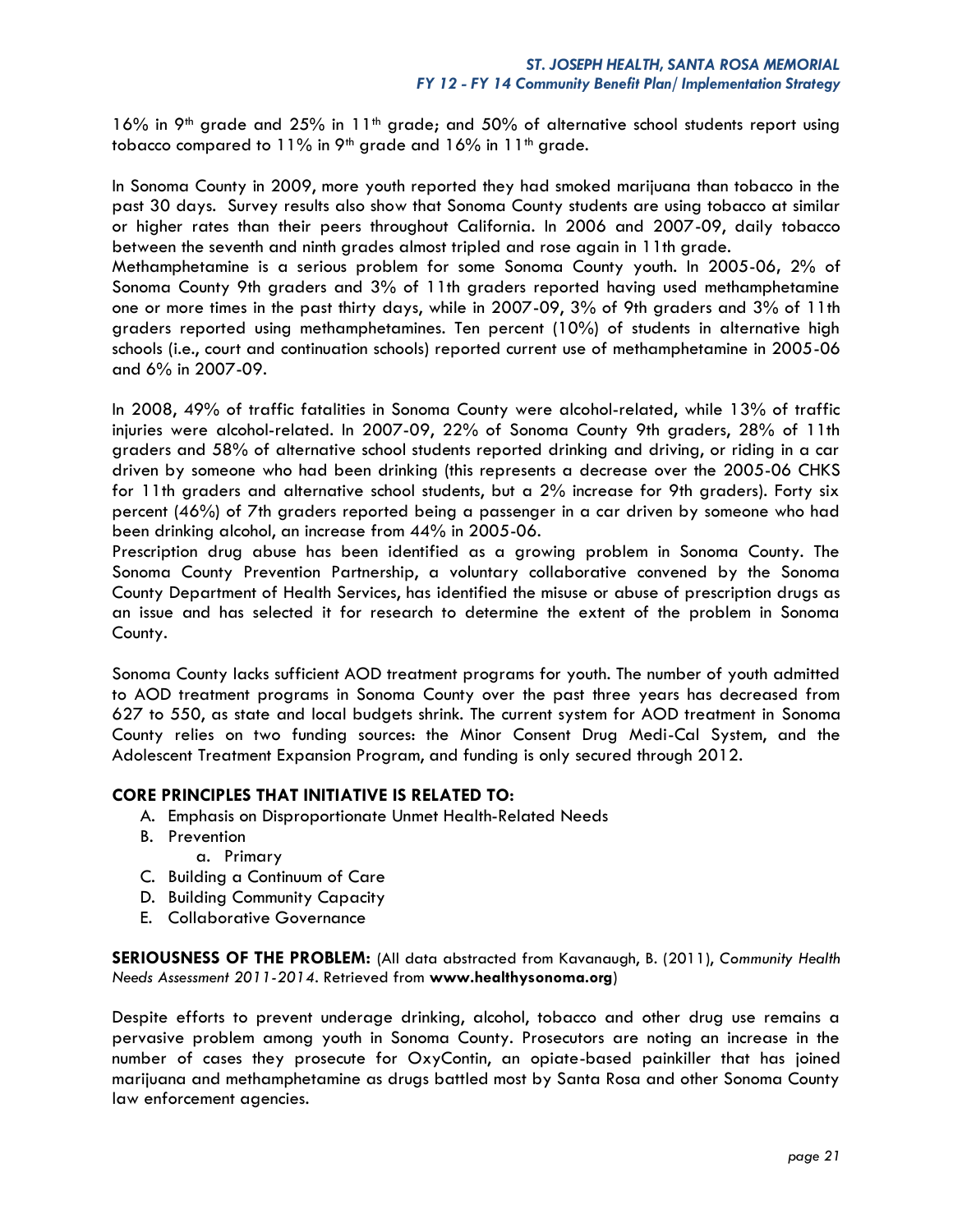High rates of alcohol use and associated risky behaviors by teens have negative consequences for themselves and their communities. The pervasiveness of teenage alcohol misuse is particularly worrisome given the association of teen drinking with injuries due to car crashes, vandalism, property damage, violent behavior, sexual assaults, and emotional problems. These problems create significant trauma for youth and families and drain public resources through increased calls for police service, emergency medical services, health care costs, criminal justice costs, substance abuse treatment, mental health care services and use of other community services.

ATOD use affects the growing adolescent brain and can seriously damage long- and short-term growth processes. Young brains are built to acquire new memories and are "built to learn." For teens, given the consequences on their developing brain, there is no such thing as 'risk free' experimentation. The brain does not finish developing until the mid 20s. One of the last regions to mature is intimately involved with the ability to plan and make complex judgments. Recent scientific studies suggest that alcohol has several effects on the brain function of children and adolescents, including: different toxic effects for adolescents than those for adults; impairment of brain function and memory; 10% reduction in the brain's center of learning and memory; shortterm or relatively moderate drinking impairs learning more in youth than in adults; poor visualspatial functioning; poorer retention and retrieval of verbal and nonverbal information; longlasting changes in the brain; and reduction of students' academic performance.

ATOD use impacts health. The earlier teens start drinking and using drugs, the greater the harm and the health risks. Alcohol and substance use is associated with increased risk for chronic disease, unsafe health behaviors such as high-risk sexual practices, unintentional injury, mental health problems, and poor oral health. Active smoking by young people is associated with health problems during childhood and adolescence and with increased risk factors for health problems in adulthood. Cigarette smoking during adolescence appears to reduce the rate of lung growth and the level of maximum lung function that can be achieved, with young smokers less likely to be physically fit than young nonsmokers.

ATOD use impacts the future. For teens, their prospects for future success are diminished with the many problems associated with adolescent substance abuse, including absenteeism from school, academic difficulties, poor peer relationships, impact on self-esteem, poor judgment, problems at home, and lasting medical and legal consequences. Young people who start drinking before they are 15-years old are five times more likely to have alcohol-related problems later in life.iii

 Underage drinking has high costs. Underage drinking is estimated to cost the nation about \$68 billion each year in deaths, injuries, property damage and related economic and productivity losses.iv Underage drinking cost the citizens of California \$8.1 billion in 2007, or \$2,112 per teen.v California ranks 31st highest among the 50 states for the cost per youth of underage drinking.vi Excluding pain and suffering from these costs, the direct costs of underage drinking incurred through medical care and loss of work cost California \$2.8 billion each year.

### **AVAILABLE RESOURCES**

- 1. Drug Abuse Alternative Center
- 2. R House
- 3. Clean & Sober Classrooms
- 4. Sonoma County Dept of Health Services Alcohol & Other Drugs
- 5. Sonoma County Prevention Partnership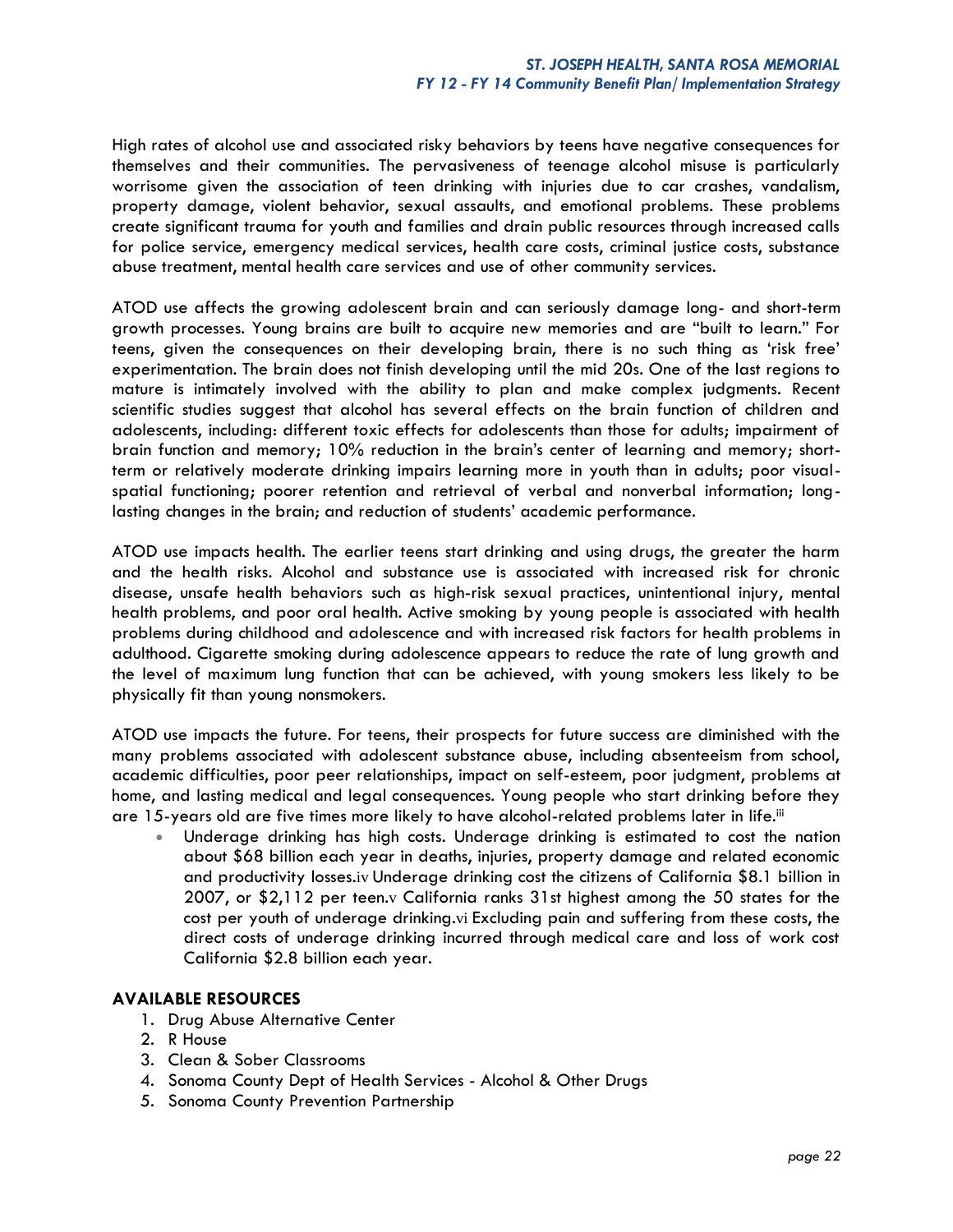- 6. Community Health Centers
- 7. Hospitals
- 8. Sonoma County Office of Education
- 9. Local Environmental Prevention & Planning Coalitions
- 10. Friday Night Live

### **Alignment with SJHS MISSION OUTCOMES**

(Sacred Encounters/Perfect Care/Healthiest Communities)

Sacred Encounters – Builds respectful relationships between low-income and other residents, local governments, schools, and private and public agencies that generate effective collaborative partnership.

Perfect Care – Uses evidence-based practice to address the physiological, psychosocial, familiar, environmental, and policy factors associated with topic.

Healthiest Communities – Collects and analyzes data on demographic, socioeconomic, morbidity, and mortality to contribute to countywide collaborative efforts to prevent and treat childhood obesity and associated illnesses in children, adolescents, and their families; focusing on community engagement, leadership, and partnership to achieve sustainable change.

### **Alignment with LOCAL MINISTRY STRATEGIC PRIORITIES:**

- Physician Collaboration "Engage our physicians are meaningful partners develop physician partnerships"
- Employee Collaboration "Engage our employees as meaningful partners in realizing our mission outcomes"

### **Alignment with MANAGING CHARITY CARE COSTS:**

Reduces unnecessary emergency department and trauma visits of unfunded and underfunded patients.

### **Geriatric Care Management for Low-Income Seniors Initiative**

**HOW NEED WAS DETERMINED:** Interviews were conducted with key informants, including: Area Agency on Aging Advisory Council members (seniors), hospitals, senior housing, health, and social services providers, advocates for seniors, and others. Secondary data was analyzed from local and statewide sources.

**SCOPE OF THE PROBLEM:** Information and data abstracted from Sonoma County Area Agency on Aging. Area Plan 2009 – 2012; [http://www.socoaaa.org/pdf/AREA\\_PLAN\\_FINAL.pdf;](http://www.socoaaa.org/pdf/AREA_PLAN_FINAL.pdf) and the Area Plan Update 2010 – 2011 [http://www.socoaaa.org/pdf/Area\\_Update\\_2010-2011.pdf](http://www.socoaaa.org/pdf/Area_Update_2010-2011.pdf) [http://www.socoaaa.org/pdf/annual\\_rpt09-10.pdf](http://www.socoaaa.org/pdf/annual_rpt09-10.pdf)

There are there are 95, 867 individuals age 60 and older, representing 19.4% of the total population of 495,412 in Sonoma County. This represents an increase over the past year. There is also an increase in Latino seniors, representing 8.4% of the senior population in 2010 compared to 8% of the senior population in 2008. The 2000 Census Data identified 17,171 individuals 65 and older living alone, representing 29.6% of that age group (58,726). The 2000 Census Data also indicated that 5.9% of the age 60 and older population was at poverty level and 9.8% of individuals in that age group were at 125% of poverty level. Census data identified that 16.3%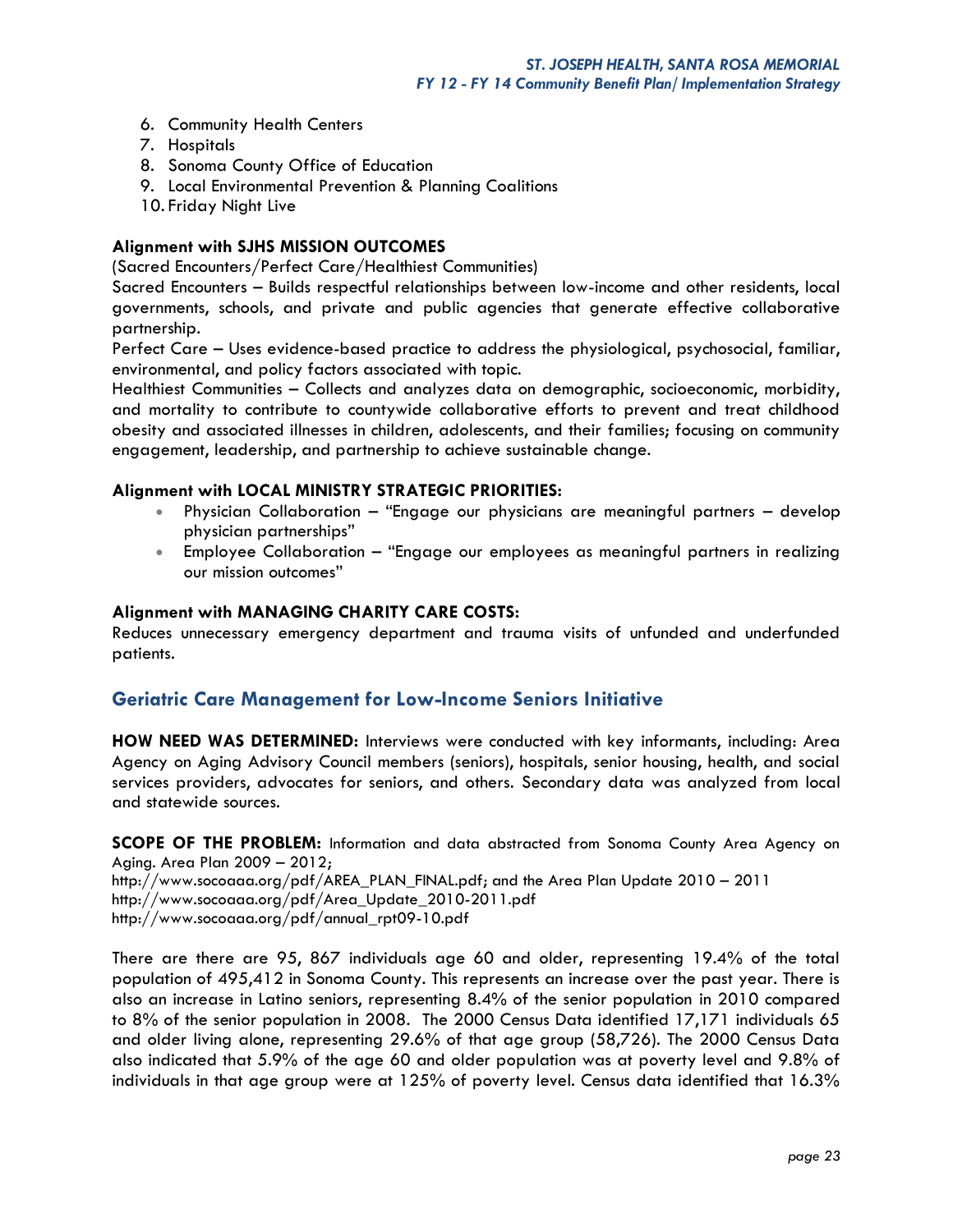of the senior population live in rural areas. Of the seniors in rural areas, 19% live alone. Clearly, with the increase in population, these numbers have grown over the past five years.

Within the over 60 population, the fastest growing age group is 85 and older. It is expected that in California, from 2000 to 2040, this age group will double in size. In Sonoma County, from 2000 to 2040, the 85+ age group will increase by 214% from 8,580 to 26,973 older seniors. By 2050, that number will increase by almost 300% from the year 2000 to 34,227 when more than one in five Sonoma County seniors will be over the age of 84. Sixty-one percent of those older seniors will be female; 39% will be male. Given that this age group generally suffers from higher rates of chronic disease and functional limitations, it will be challenging to meet their many needs.

Latinos are the fastest growing ethnic group in Sonoma County due to a young population that has a low death rate and a stable birth rate. The numbers of Latino seniors are projected to increase by 233% from 1990 to 2010. The steady increase of Latino seniors will continue for several decades and by 2050, that number will have increased from 2,410 in 1990 to 48,524 in 2050, a substantial 1,913% increase. Older Latinos are more likely to be living in poverty than older white non-Latinos.

Issues facing Latino seniors include lack of health insurance and access to care. In addition to receiving inadequate care for health problems, uninsured and underinsured populations also lack preventive health services. Diabetes is a primary health issue for Latino seniors, and those age 65 and older are more than four times as likely to be hospitalized due to uncontrolled diabetes than non-Latino seniors. While African Americans are more likely to die from diabetes compared to other groups countywide, Sonoma County Latinos and those who don't speak English well are more likely to be obese, a significant risk factor for diabetes.

Latinos can show symptoms of Alzheimer's up to seven years earlier than non- Latino whites. While researchers are unable to explain the reason, there are several factors believed to contribute to the onset of Alzheimer's, including fewer years of formal education (7.3 years for Latinos versus 11.3 years for whites), higher levels of blood pressure, and higher levels of diabetes.

Each year, St. Joseph Health – Sonoma County's House Calls program sees senior patients with multiple complex unmet health and socio-economic needs. During fiscal year 2011, 23% of the House Calls patients were diagnosed with hypertension, and 17% with diabetes. Nearly one third were over 80 years of age.

Sonoma County's geography includes many natural boundaries which present challenges for service delivery. Santa Rosa is the urban center and provides many health and social services. Geographic barriers to outlying areas do, however, create difficulty for some to access services. Due to limited transit options, transportation is a particular challenge for those in rural areas on limited budgets or who no longer drive. The 2005 Sonoma County needs assessment, "Living Longer, Living Well," found that transportation was the number one need of Sonoma County seniors. There is a need to Increase access to home and community-based services to seniors and adults with disabilities, with special focus on underserved populations (includes Latino, GLBT, low income, socially and geographically isolated)

While Sonoma County residents have a lower poverty rate overall than do residents statewide, the 2000 Census data indicated that there were 5.9% of Sonoma County seniors living at poverty level and 9.8% who were at 125% of the poverty level. Poverty rates vary by age, sex, race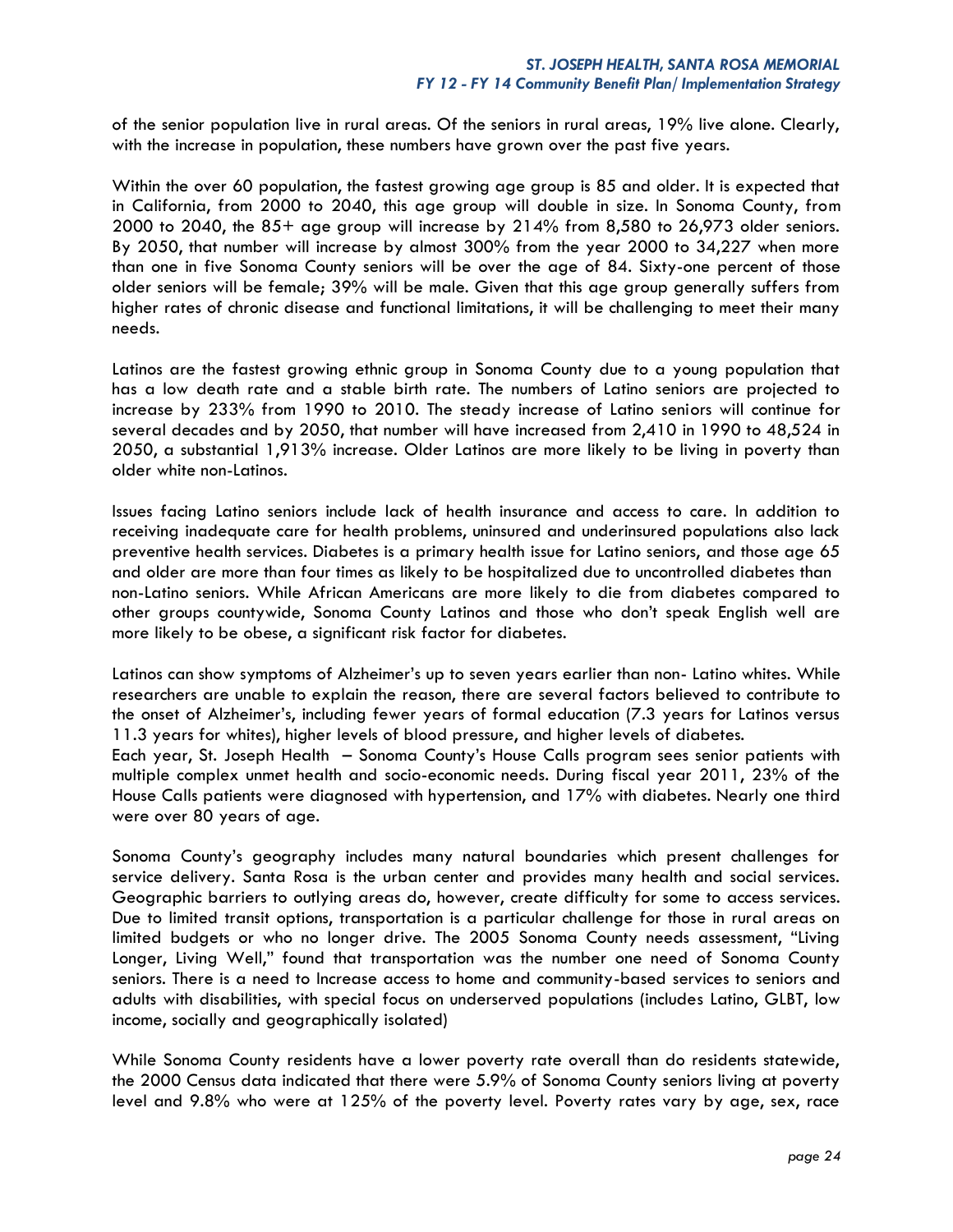and ethnicity among older adults. Older women are two times more likely to live in poverty compared to their male counterparts. Older Blacks and Latinos are far more likely to be living in poverty than older non-Latino seniors. Low-income adults (those living under 200% of the federal poverty line) have lower rates of accessing preventive care. Although they may have Medicare, copayments and transportation and other costs are often barriers to their seeing a health care provider.

The recent "Elder Economic Security Standard™ Index" was developed by the UCLA Center for Health Policy Research, calculating the cost of living in each county in California, based on a senior's living situation and health status. It is intended as an alternative to the official federal poverty index which is a uniform standard used across the country, designed in the 1960's, based on consumption patterns of the 1950's. The Elder Index establishes actual costs in each county of the basics (housing, food, health care, transportation, etc.) needed by seniors to live independently in the community. In 2007 the national Federal Poverty Level (FPL) for a single adult living alone was \$10,210. Using the actual costs measured by the Elder Index, the average minimum income needed by a single older Californian who rented was \$20,011. Over forty-one percent of Sonoma County seniors living alone have incomes below the Elder "Living Longer, Living Well." Report prepared by Sonoma County Human Services Department, Sonoma County Area Agency on Aging, Adult & Aging Division, June 2005 (10) 7 Index; 14.3% of Sonoma County senior couples have incomes below the Elder Index.

While California Department of Finance data indicates an increase of 13.3% in the Sonoma County senior population from FY 2003-2004 to 2008-2009, funding to serve this population has not increased. In fact, from FY 2003-2004 to FY 2008- 2009 there was a cumulative budget reduction for services of 6% in baseline funding to the Area Agency on Aging. This has created an extremely fragile network of services for frail and vulnerable adults age 60 years and older. (This percentage is exclusive of the Health Insurance Counseling and Advocacy Services [HICAP] funding which had significant funding increases as a result of the implementation of Medicare Part D and the increase in the eligible Medicare population.) During FY 2008-2009, the local Ombudsman program funding was reduced by 23% from the previous year.

### **CORE PRINCIPLES THAT INITIATIVE IS RELATED TO:**

- A. Emphasis on Disproportionate Unmet Health-Related Needs
- B. Prevention
	- a. Primary
		- b. Secondary
		- c. Tertiary
- C. Building a Continuum of Care
- D. Building Community Capacity

### **SERIOUSNESS OF THE PROBLEM:** (All data Retrieved from [www.healthysonoma.org\)](http://www.healthysonoma.org/)

The increase in the numbers of the over 60 population will impact the health care system. By 2030, more than six out of every 10 boomers nationwide will be managing at least one chronic condition. More than one out of every three will be obese, one out of every four will be living with diabetes, and one in two will be suffering from arthritis. One out of every eight people over 65 will suffer from Alzheimer's; almost one out of two over 85 have the disease. About a quarter million Americans under the age of 65 have "younger onset" Alzheimer's.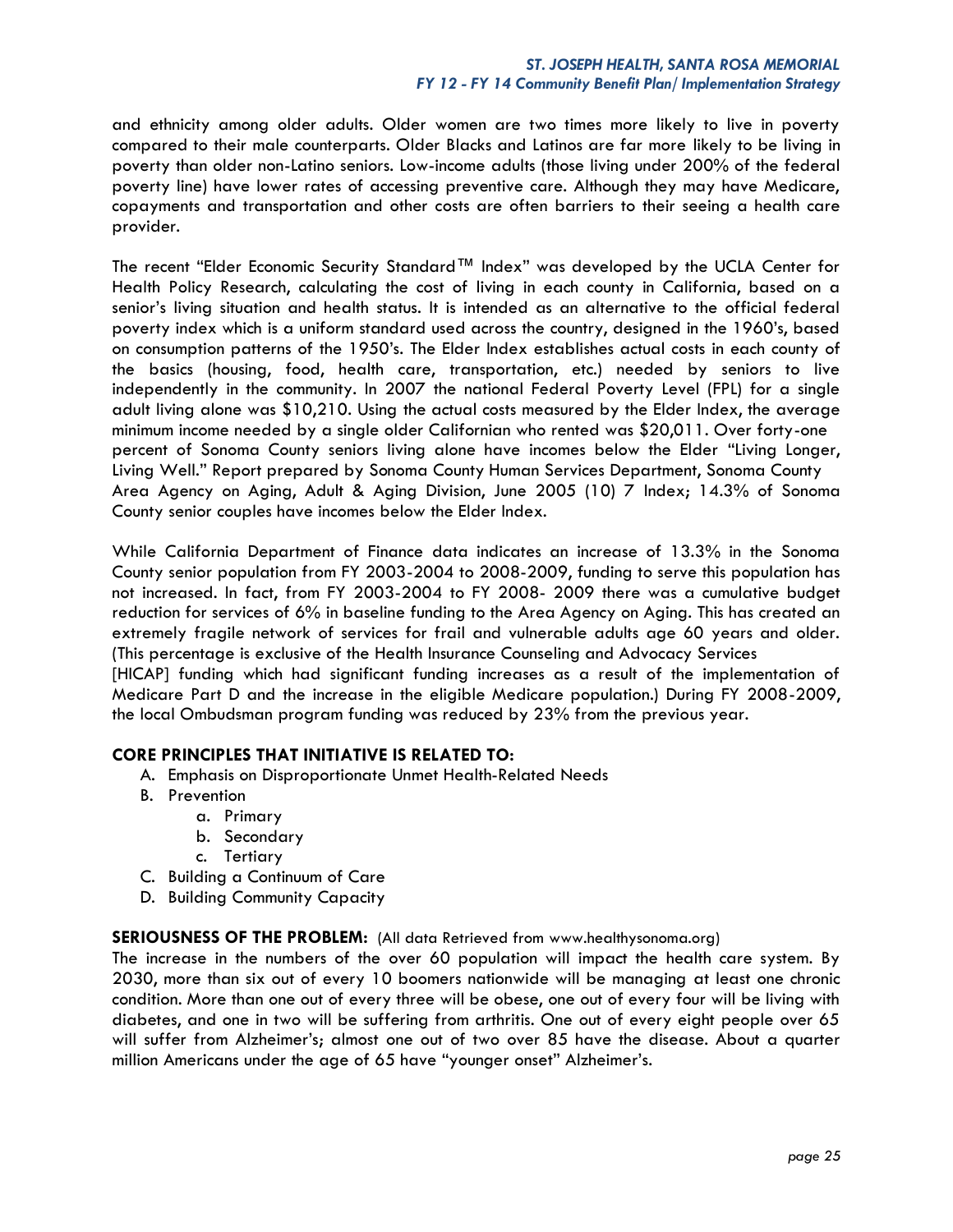### *ST. JOSEPH HEALTH, SANTA ROSA MEMORIAL FY 12 - FY 14 Community Benefit Plan/ Implementation Strategy*

It is critical to invest resources towards helping seniors stay healthy and independent. Evidencebased health promotion/disease prevention activities can be very cost effective. Institutional care costs are very high. Home and community-based care is estimated to cost one quarter of the costs associated with institutional care. If disabilities can be averted or postponed and seniors can remain in the community, there are additional savings. Investing in home and community-based care is more cost-effective, in economic and human terms, than paying for expensive Medicare health care claims, Medicaid nursing home bills, or losing the economic and social contributions of older Americans. Home and community-based services also support the Olmstead Decision—a Supreme Court decision that "requires public agencies to provide services in the most integrated setting appropriate to the needs of qualified individuals with disabilities." It also supports boomers' desires to live in their own homes and remain active in their communities as long as possible.

Mental health issues are an important part of senior health care. The risk of depression in the elderly increases with other illnesses and when ability to function becomes limited. Because many older adults experience illness or functional limitations, health care professionals may mistakenly conclude that depression is a normal consequence of these problems — an attitude often shared by patients themselves. Estimates of major depression in older people living in the community range from less than one percent to about five percent, but rises to 13.5 percent in those who require home healthcare and to 11.5 percent in elderly hospital patients.

### **AVAILABLE RESOURCES**

- 1. Sonoma County Area Agency on Aging
- 2. Council on Aging
- 3. Catholic Charities
- 4. Petaluma People Services Center
- 5. Senior Advocacy Services Ombsudsman
- 6. North Coast Opportunities
- 7. Local Senior Centers
- 8. West County Community Services
- 9. Jewish Family & Children's Services
- 10. Redwood Empire Food Bank

### **Alignment with SJH MISSION OUTCOMES**

(Sacred Encounters/Perfect Care/Healthiest Communities)

Sacred Encounters – Reduces the isolation of seniors.

Perfect Care – Serves seniors facing the greatest barriers to care by providing timely, evidencebased care for their minds, bodies, and spirits; enabling them to stay safely in their homes.

Healthiest Communities – Collects and analyzes data on demographic, socioeconomic, morbidity, and mortality of the seniors served to contribute to countywide collaborative efforts to improve their health and quality of life.

### **Alignment with LOCAL MINISTRY STRATEGIC PRIORITIES:**

Patient Experience/Sacred Encounters – "Provide care to patients distinguished by ease of use, timely access, safety, and high reliability."

Quality – "Practice evidence-based care – Reduce readmissions"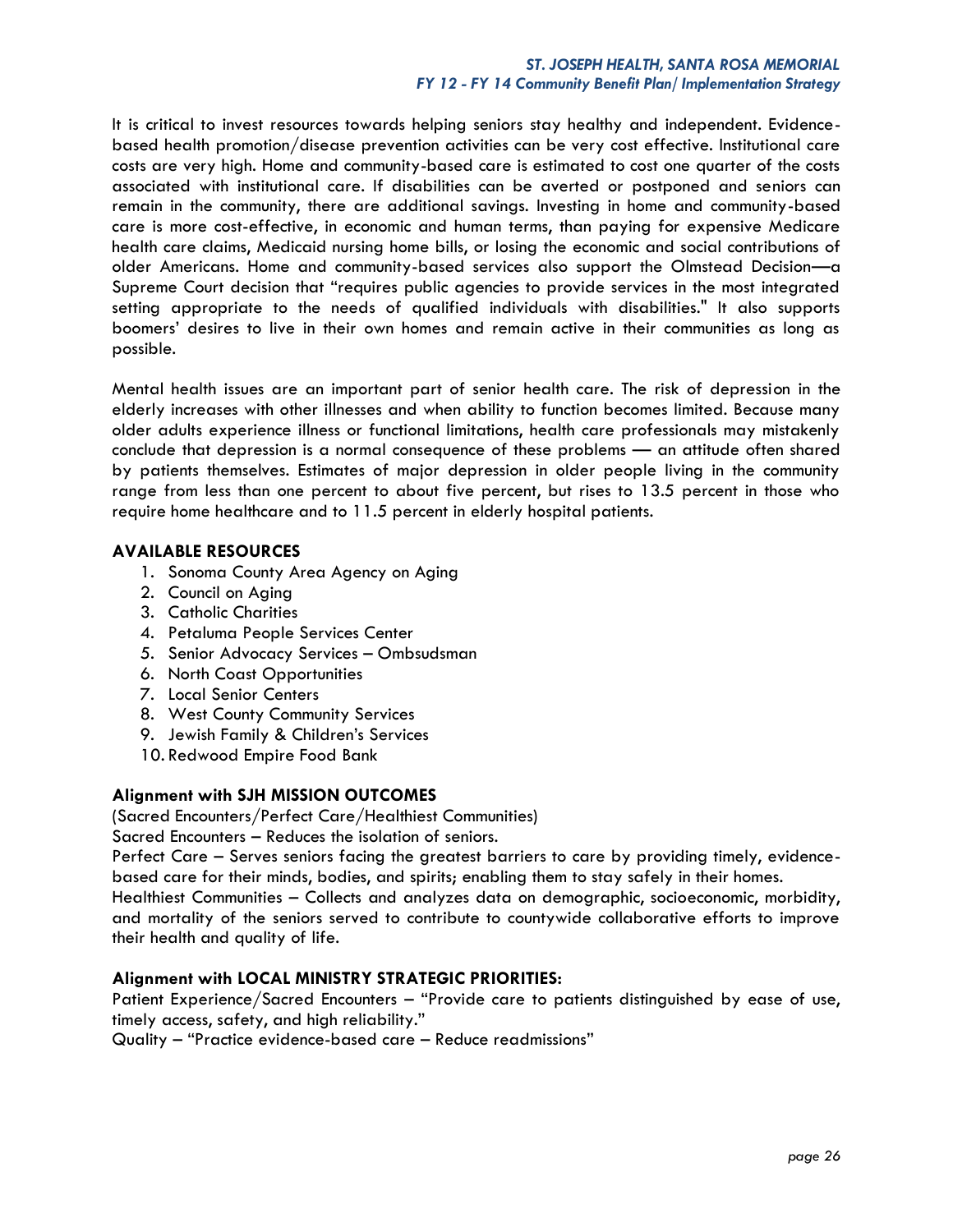# **Alignment with MANAGING CHARITY CARE COSTS:**

Reduces unnecessary emergency department visits and hospital admissions of unfunded and underfunded patients.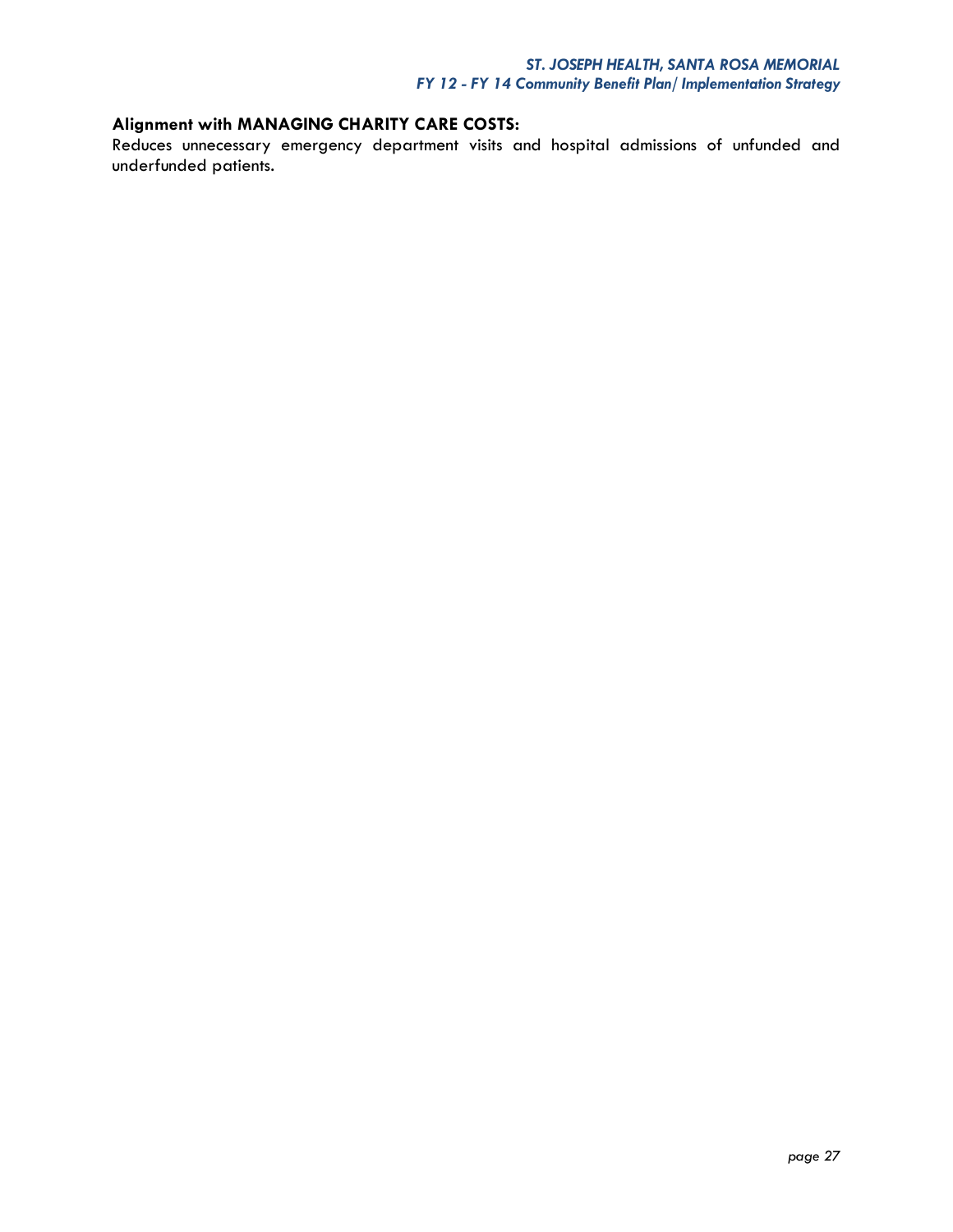# **ADDRESSING THE NEEDS OF THE COMMUNITY: FY12–FY14 Community Benefit Initiatives**

# **Children's Healthy Weight Initiative**

### **Description:**

In 1998, St. Joseph Health, Santa Rosa Memorial joined with other public and private agencies to form the Community Activity & Nutrition Coalition, a diverse group working to promote optimal nutrition and physical activity for children through collaboration on environmental and policy change strategies. In 2008, St. Joseph Health, Santa Rosa Memorial committed to significantly reduce childhood obesity in each of the communities we serve by 2018, and a plan of action based on the framework of the Spectrum of Prevention, including: influencing policy, mobilizing communities, changing organizational practice, fostering coalitions, educating providers, promoting community education, and strengthening individual knowledge. The Children's Healthy Weight Initiative grew out of that long-term commitment, and engages community partners from CAN-C and beyond in multilevel interventions aimed at increasing the number of children that achieve and maintain a healthy weight for their age and height in Sonoma County; with a particular focus on its most vulnerable children.

**Goal:** Improve weight status in children in low socio-economic status (SES) neighborhoods

### **Community Partners:**

- **Community Activity and Nutrition Coalition**
- Health Action & its Community Engagement, iGROW, iWALK, and Healthy Students **Committees**
- Redwood Community Health Coalition and its member health centers
- Neighborhood Care Staff's Resident Advisory Committee
- Community-based Volunteer Health Promoters
- Local elected officials (County and Cities)

**Outcome Measure:** Percent of improvement in weight status for target population

**Scope:** Children and adolescents ages 0-17 in SJHS-SC Community Benefit Service Area

### **Strategies:**

- 1. Engage community members in environmental and policy changes that support healthy eating and physical activity
- 2. Provide community education on nutrition and physical activity
- 3. Provide nutrition counseling to children and their families
- 4. Increase access to affordable healthy foods
- 5. Provide mentoring to children and families to support healthy lifestyle choices
- 6. Build community capacity to support healthy eating & physical activity

### **Strategy 1 Measure:**

 Number of public and institutional policy changes that support healthy eating and physical activity

### **Strategy 2 Measure:**

Percentage of participants reporting change in health behavior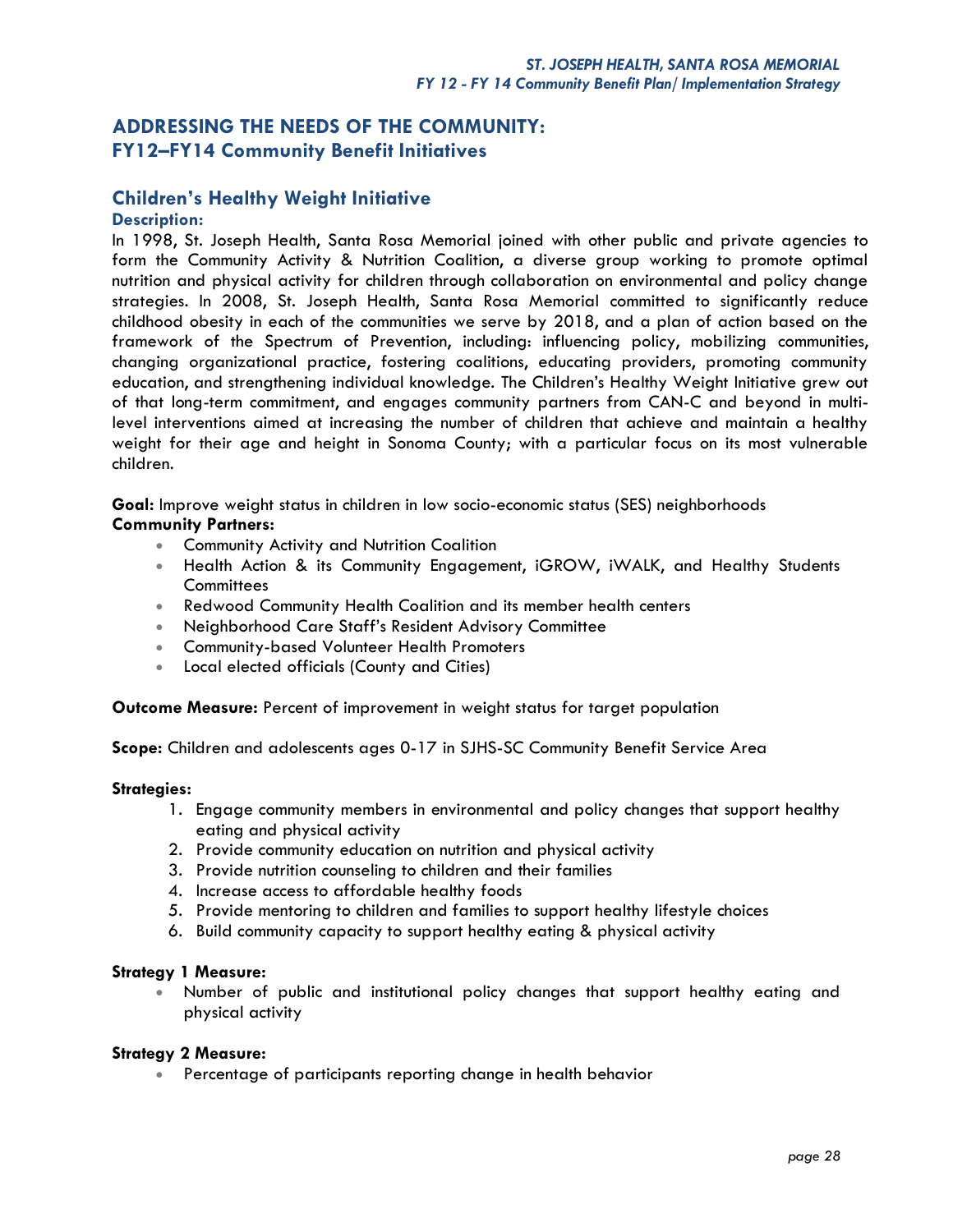### **Strategy 3 Measure:**

Rate of diabetes

### **Strategy 4 Measure:**

Number of new recipients of food assistance

### **Strategy 5 Measure:**

Percentage of participants reporting change in health behavior

### **Strategy 6 Measure:**

 Number of community partners and residents trained to sustain Healthy for Life and Your Heart Your Health activities

# **ADDRESSING THE NEEDS OF THE COMMUNITY: FY12–FY14 Community Benefit Initiatives (continued) Youth Alcohol Abuse Prevention Initiative**

### **Description:**

In order to address the growing problem of youth alcohol abuse in Sonoma County, St. Joseph Health, Santa Rosa Memorial joined the Sonoma County Prevention Partnership, led by the County's Department of Health Services. The Partnership is a countywide coalition that develops population strategies to address substance abuse through advocacy and policy on a local level. Santa Rosa Memorial's Youth Alcohol Abuse Initiative is a part of local collaborative efforts to change community norms, ordinances, and policies regarding the availability, promotion and use of alcohol. This Initiative was also designed within the framework of the Spectrum of Prevention, and includes multi-level interventions by St. Joseph Health, Santa Rosa Memorial programs and its community partners.

**Goal:** Reduce the rate of hospitalization due to alcohol abuse among children and adolescents.

### **Community Partners:**

SJHS-SC participates in substance abuse coalitions led or championed by the Sonoma County Dept of Health Services' Public Health Division throughout the county, including the countywide Prevention Partnership, and locally in Petaluma and the Sonoma Valley. The Sonoma County After School Network is another important partner, as is Health Action and its members.

**Outcome Measure:** Reduce rate of hospitalization due to alcohol abuse among children and adolescents ages 0-17

**Scope:** Children and adolescents ages 0-17 in SJHS-SC Community Benefit Service Area

### **Strategies:**

- 1. Increase self-esteem through development/implementation of youth programs
- 2. Provide parent support (education and social support)
- 3. Advocate for environmental & policy change in local marketing of alcohol
- 4. Foment trusting relationships between youth and adults
- 5. Identify and refer at-risk youth and their families for appropriate services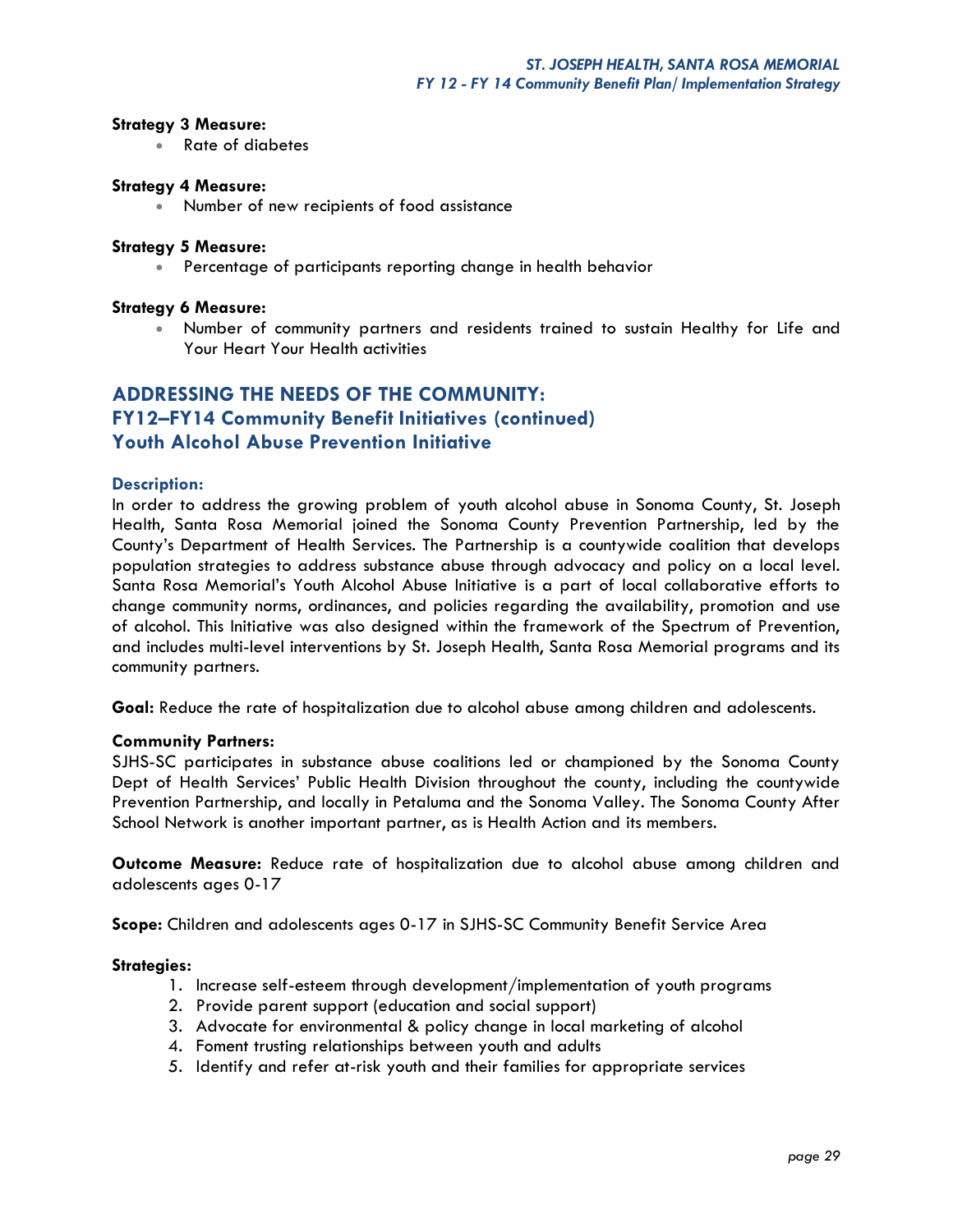### **Strategy 1 Measure:**

Percentage of youth who report high degree of self-esteem

### **Strategy 2 Measure:**

Percentage of parents who report high degree of self efficacy

### **Strategy 3 Measure:**

Number of alcohol outlets changing marketing policies or practices

### **Strategy 4 Measure:**

Percentage of youth reporting trusting relationships with adults

### **Strategy 5 Measure:**

 Percentage of youth/families identified as at-risk who are referred for services (treatment, parent support, mentoring)

### **Care Management for Low-Income Seniors Initiative**

### **Description:**

St. Joseph Health, Santa Rosa Memorial's Senior Care Management Initiative was developed in response to the needs of the fastest growing sector of Sonoma County's population, seniors. The steady increase of Latino seniors, in particular, is expected to continue for several decades; with numbers increasing from 2,410 in 1990 to over 48,000 in 2050. Older Latinos are more likely to be living in poverty than their non-Latino Caucasian counterparts. Issues facing Latino seniors include stress due to acculturation processes, lack of health insurance and deficient access to both preventative and treatment health and social services. Santa Rosa Memorial's Senior Care Management Initiative provides comprehensive, multi-disciplinary care to seniors through direct service in the home and coordinating services provided by community partners like the Sonoma County Area Agency on Aging, the Redwood Empire Food Bank, Catholic Charities, and others; as well as community mobilizing and advocacy efforts to enhance the local system of care. The ultimate goal of this initiative is to decrease unnecessary hospital readmissions of the most vulnerable seniors for congestive heart failure.

**Goal:** Decrease hospital readmissions for Congestive Heart Failure (CHF)

### **Community Partners:**

- Sonoma County Area Agency on Aging
- Hospices
- In-Home Support Services
- **Adult Protective Services**
- Redwood Empire Food Bank
- Redwood Community Health Coalition & its member clinics
- **Petaluma People Services Center**
- Catholic Charities

### **Outcome Measure:** Number of hospital readmissions for CHF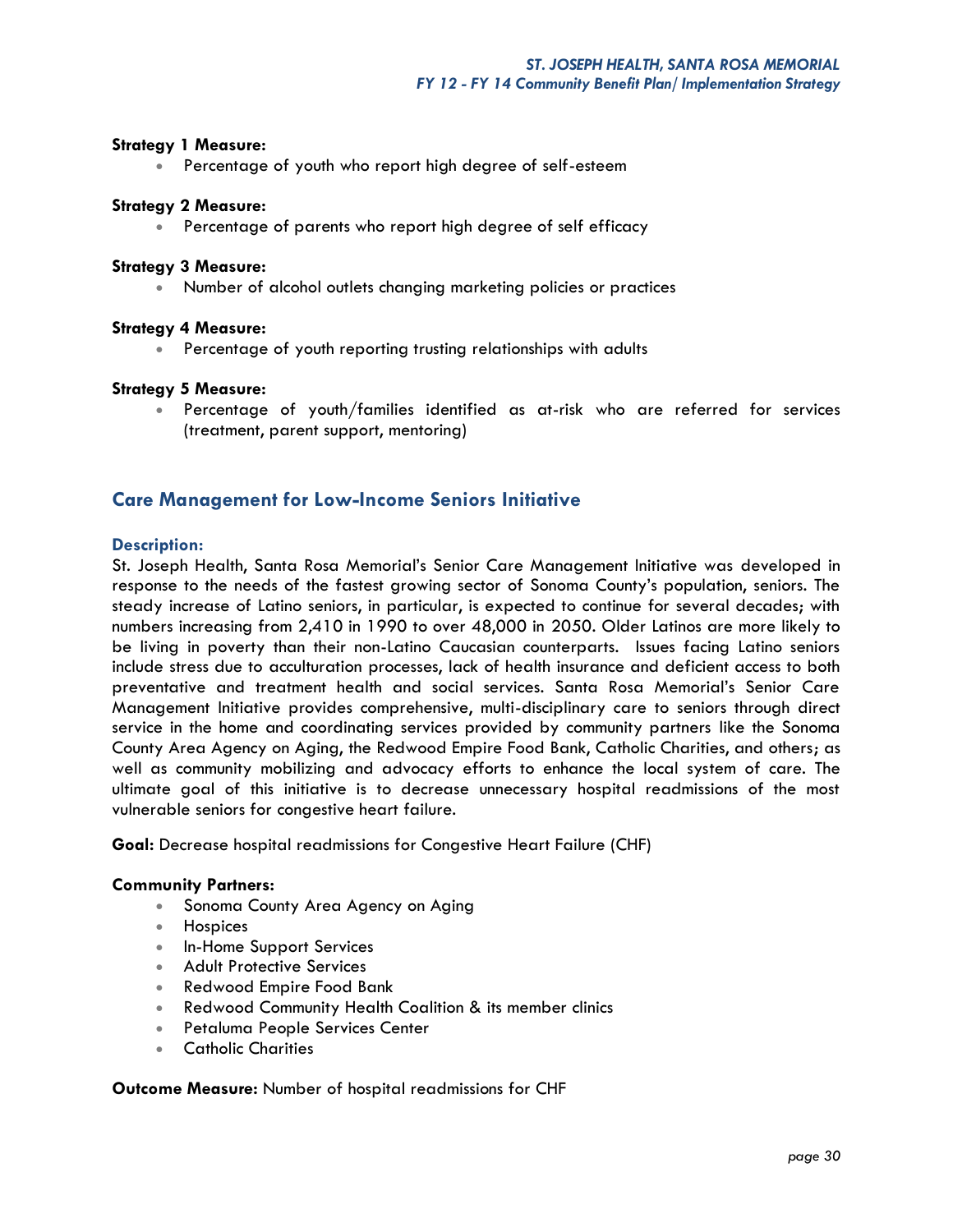**Scope:** Individuals ages 65 and above in SJHS-SC Community Benefit Service Area

### **Strategies:**

- 1. Reduce social isolation of low-income seniors
- 2. Reduce risk for chronic disease
- 3. Provide comprehensive chronic disease management
- 4. Prevent infectious disease

### **Strategy 1 Measure:**

Number of seniors participating in community activities

### **Strategy 2 Measure:**

Percentage of participants reporting change in health behavior

### **Strategy 3 Measure:**

Hospitalization rate due to congestive heart failure among House Calls clients

### **Strategy 4 Measure:**

**•** Hospitalization rate due to pneumonia among House Calls clients